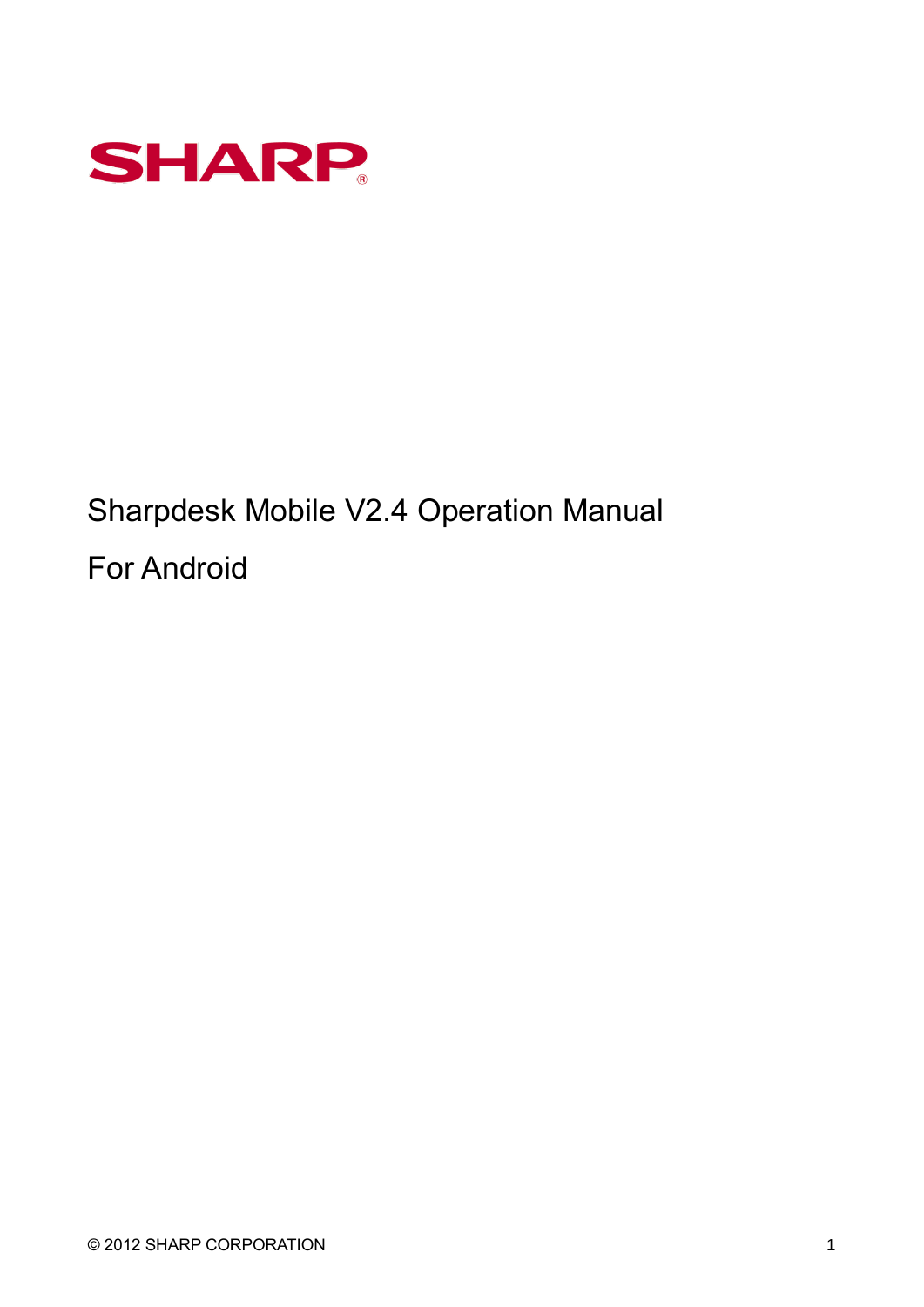# **Table of Contents**

| 1              |     |       |  |  |  |
|----------------|-----|-------|--|--|--|
| $\overline{2}$ |     |       |  |  |  |
| 3              |     |       |  |  |  |
| $\overline{4}$ |     |       |  |  |  |
|                | 4.1 |       |  |  |  |
|                |     | 4.1.1 |  |  |  |
|                |     | 4.1.2 |  |  |  |
|                |     | 4.1.3 |  |  |  |
|                |     | 4.1.4 |  |  |  |
|                | 4.2 |       |  |  |  |
|                | 4.3 |       |  |  |  |
|                | 4.4 |       |  |  |  |
| 5              |     |       |  |  |  |
|                | 5.1 |       |  |  |  |
|                | 5.2 |       |  |  |  |
| 6              |     |       |  |  |  |
|                | 6.1 |       |  |  |  |
| $\overline{7}$ |     |       |  |  |  |
| 8              |     |       |  |  |  |
| 9              |     |       |  |  |  |
|                | 9.1 |       |  |  |  |
|                | 9.2 |       |  |  |  |
|                | 9.3 |       |  |  |  |
|                | 9.4 |       |  |  |  |
|                | 9.5 |       |  |  |  |
|                |     |       |  |  |  |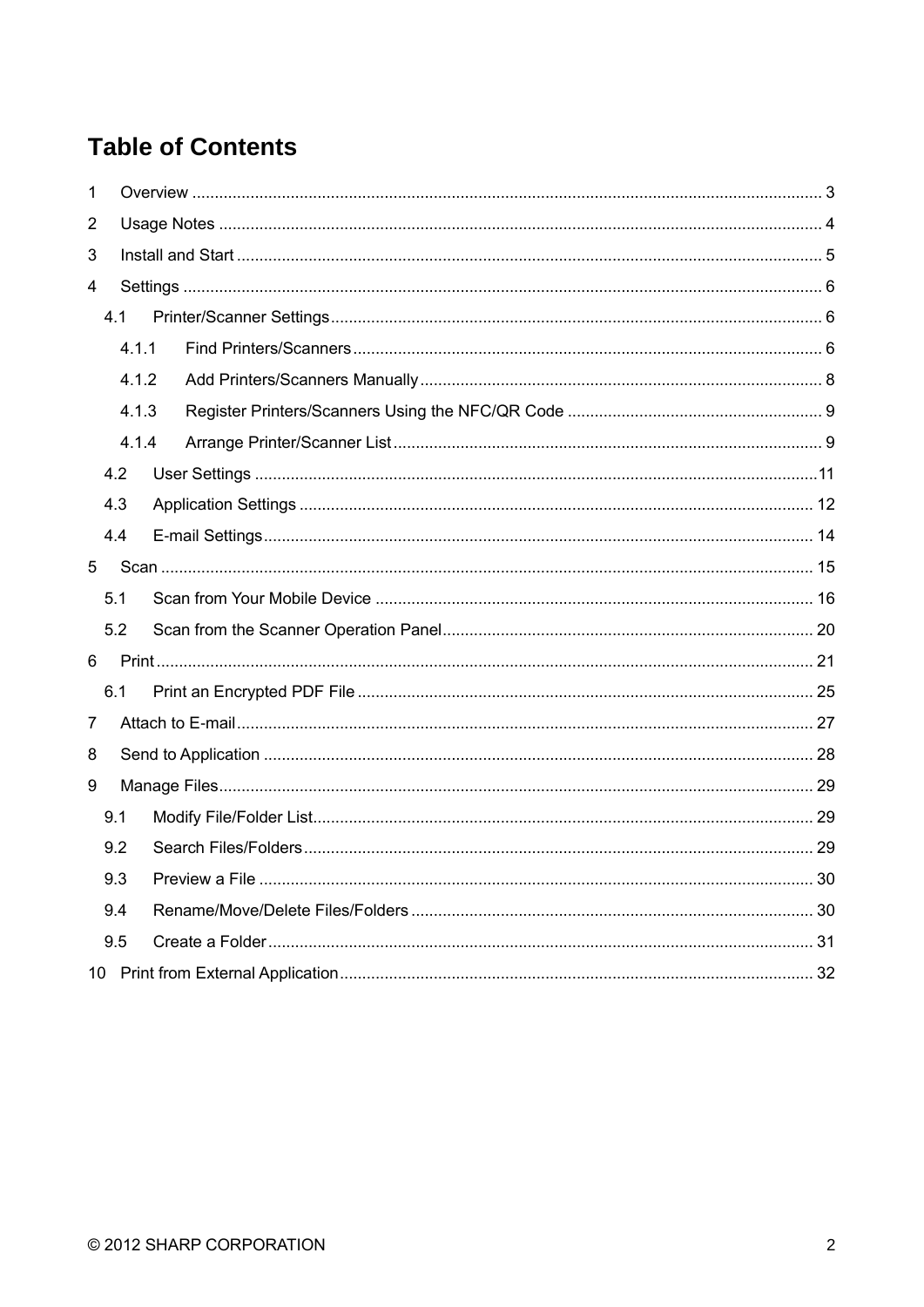## <span id="page-2-0"></span>**1 Overview**

This product is an application that

- Receives, previews and stores scanned documents from your scanner to your mobile device
- Prints the documents and photos stored in your mobile device, e-mails received in your mobile device and Web pages browsed from your mobile device to your printer
- Attaches the scanned documents to e-mail, or sends the documents to other applications installed in your mobile device

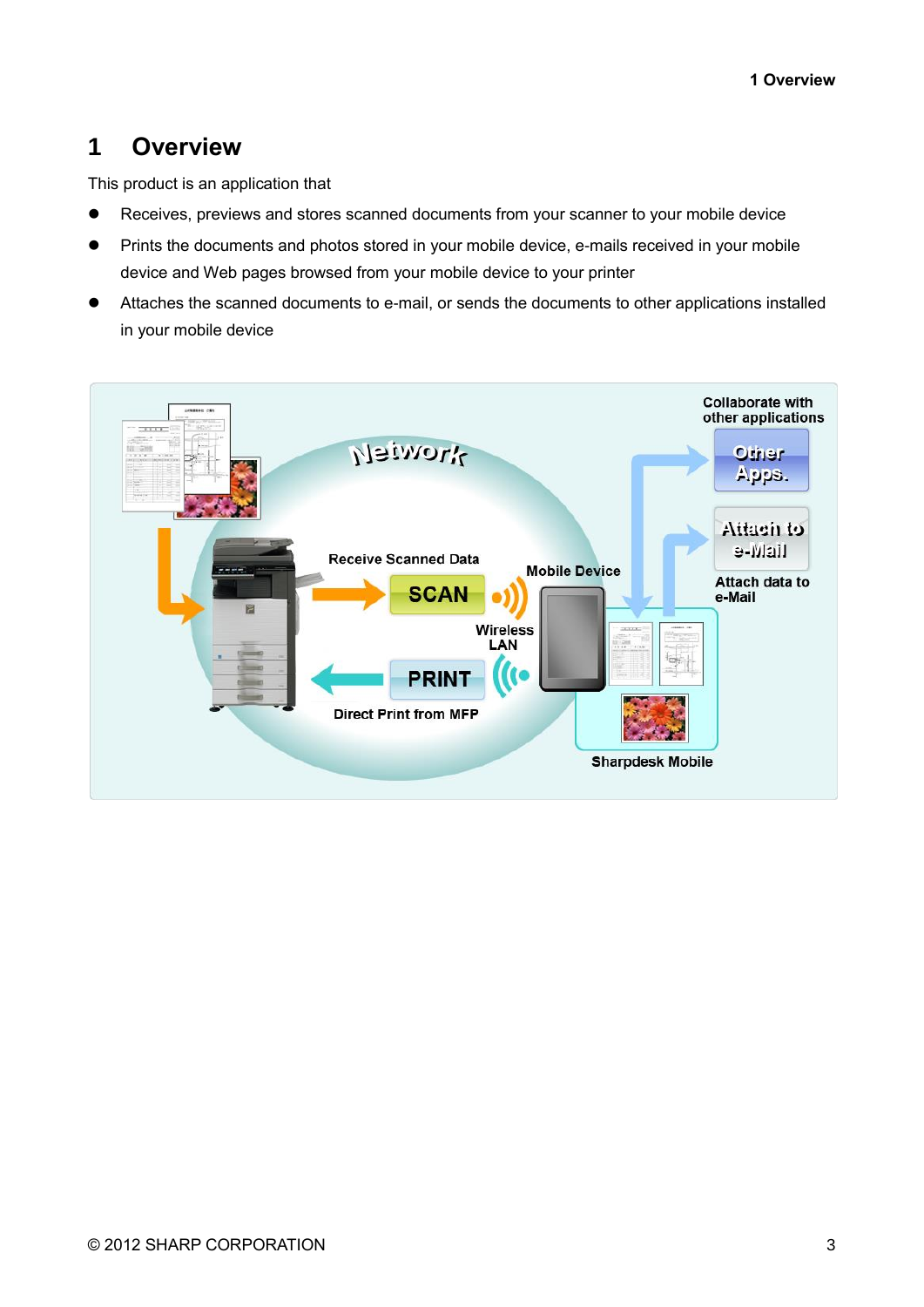# <span id="page-3-0"></span>**2 Usage Notes**

- ⚫ Design and specifications are subject to change without notice.
- ⚫ Please see the following support web site for the latest information of this application. [https://global.sharp/products/copier/docu\\_solutions/mobile/sharpdesk\\_mobile/](https://global.sharp/products/copier/docu_solutions/mobile/sharpdesk_mobile/)
- Your mobile device must be connected to wireless network.
- This application can handle the following file formats:
	- ➢ JPEG, TIFF, PNG, PDF (including compact PDF and encrypted PDF) and Office Open XML files (OOXML files: DOCX, XLSX and PPTX) Note: This is limited to machines which can print and scan OOXML (DOCX, XLSX and PPTX) files.
	- ➢ Maximum length of file names of these file formats that this application can handle is 200 characters.

| File format                    | Viewable and Rotatable                                         |           |
|--------------------------------|----------------------------------------------------------------|-----------|
| <b>Encrypted PDF</b>           | <b>No</b>                                                      |           |
| Unencrypted PDF                | PDF scanned by SHARP scanner<br>(including Scan Accessory Kit) | Yes*      |
|                                |                                                                |           |
|                                | <b>Others</b>                                                  | <b>No</b> |
| <b>TIFF</b>                    | <b>Yes</b>                                                     |           |
| <b>JPEG</b>                    |                                                                | Yes       |
| <b>PNG</b>                     | Yes                                                            |           |
| OOXML files (DOCX, XLSX, PPTX) | <b>No</b>                                                      |           |

 $\triangleright$  Preview and thumbnail image are not available for some of the file formats.

\*: Compact PDF and Bk text enhanced PDF files which are larger than A4/letter size cannot be previewed or displayed as thumbnails.

- This document explains the operations on portrait screen of Android<sup>™</sup> Version 5.0 devices.
- If you wish to remove the SD card from your mobile device, make sure to unmount the SD card before removing. Otherwise loss or corruption of stored data may occur. To unmount the SD card, refer to the Operation Manual of your mobile device.
- If you wish to use the NFC-related feature, NFC needs to be enabled on the setting of your mobile device. To enable NFC, refer to the Operation Manual of your mobile device. On this application, using NFC on a printer/scanner with an optional NFC reader/writer installed is supported only on mobile devices that run Android 9 and older.
- This application uses SNMP, FTP, HTTP and Raw to discover scanners and printers on the network, receive scanned data from scanners, and print to printers.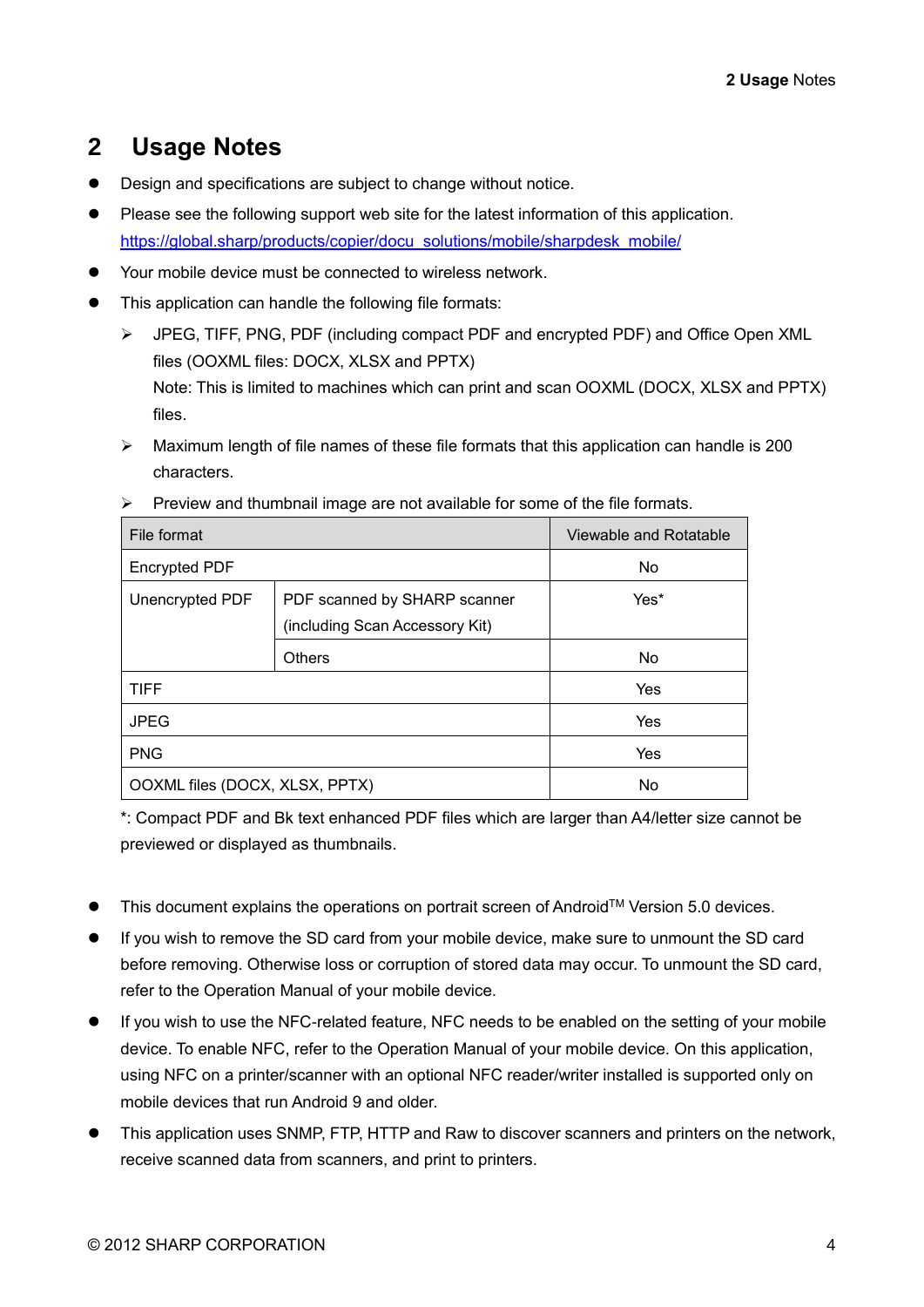## <span id="page-4-0"></span>**3 Install and Start**

Install Sharpdesk Mobile application on your mobile device.

- I. Install the Sharpdesk Mobile application from Google PlayTM. Sharpdesk Mobile application can be found under "Productivity." Or, type in "Sharpdesk Mobile" in a keyword search box to locate the application.
- II. After installing this application, tap the "Sharpdesk Mobile" icon to start. End User License Agreement is displayed for the first time. If you agree to the terms of the agreement, tap "Agree." Note: If you disagree, you cannot use this application even for a trial purpose. Once agreed, the End User License Agreement is no longer displayed.
- III. The main screen is displayed.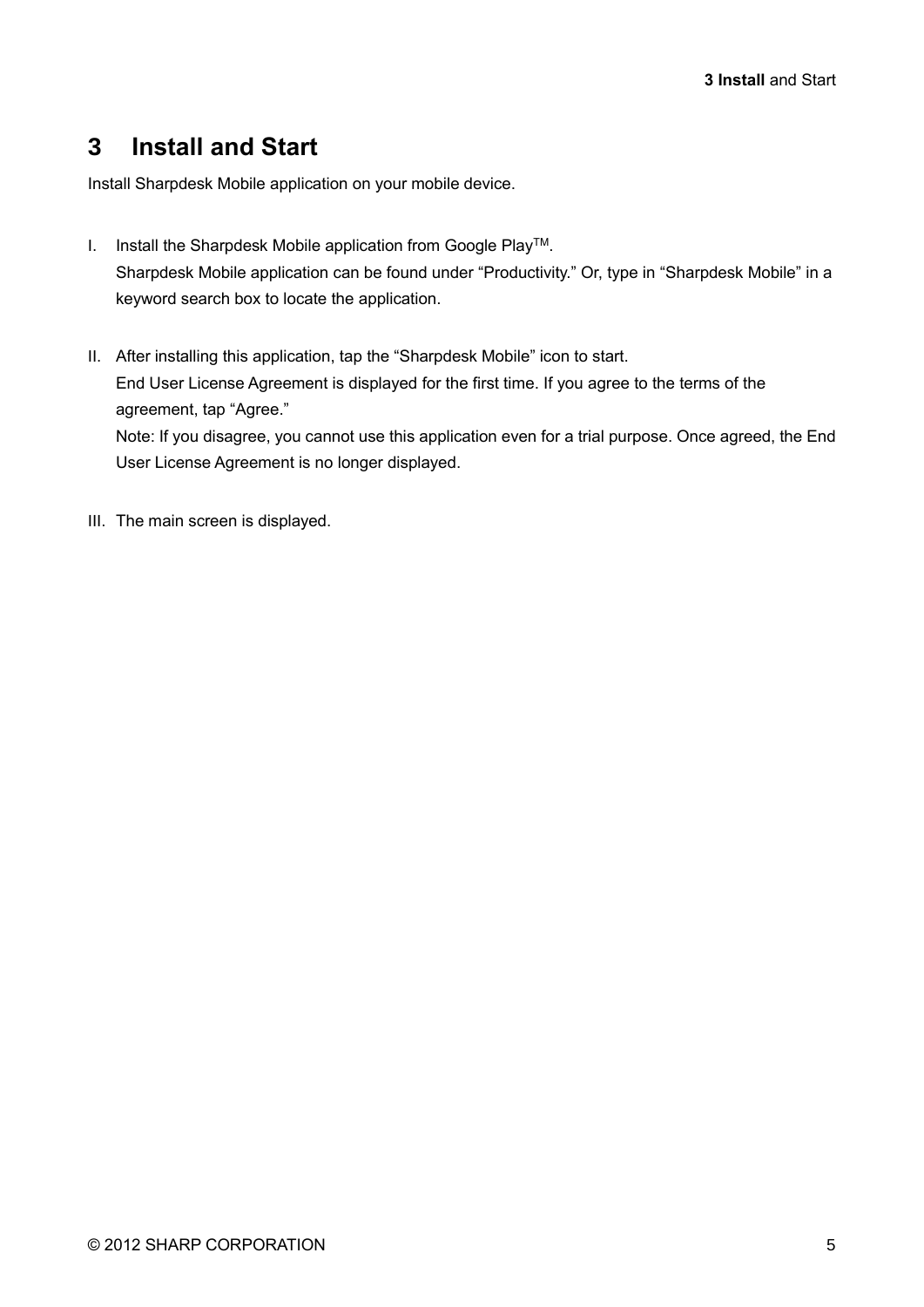# <span id="page-5-0"></span>**4 Settings**

You can configure various settings by tapping "Settings" on the main screen.

## <span id="page-5-1"></span>**4.1 Printer/Scanner Settings**

Tap "Printer/Scanner Settings".

Registered printers/scanners are listed and 5 menu buttons are displayed under the list. If some of the buttons are not displayed, swipe the menu button area to the left.

"Always select printer/scanner by scanning NFC/QR code" is displayed at the top of the Printer/Scanner list. You can use the printer/scanner without registering it by selecting this item and holding your mobile device to the NFC touch zone or reading the QR code each time.

Note: Use the "Easy connection setting" function for the printer/scanner. To use the NFC, an optional NFC reader/writer may need to be required for each printer/scanner (On this application, using NFC on a printer/scanner with an optional NFC reader/writer installed is supported only on mobile devices that run Android 9 and older). To connect smoothly, select [System Settings] - [Energy Save] - [Eco Setting] - [Sleep Mode Power Level] - [Fast Wake Up] or [Motion Sensor Mode] (only when the motion sensor function is installed) of the printer/scanner. To read a QR code, display the QR code on the operation panel of the printer/scanner. The printer/scanner firmware may need to be updated before you can use the "Easy connection setting" function.

Printers/scanners which are not connected to the local network or which could not be automatically registered through the discover function can be registered by manually entering their information or by holding a mobile device to the NFC touch zone or reading the QR code.

Note: When "Keep Wireless Access Point activated" checkbox is displayed, but not selected in the wireless setting of the printer/scanner to be registered, even if you perform the registration operations written in section [4.1.3,](#page-7-1) "This printer/scanner can be used using the NFC/QR code without registering the device with this app." message appears and the printer/scanner is not registered in the list.

#### <span id="page-5-2"></span>**4.1.1 Find Printers/Scanners**

Tap "Find Printers/Scanners". Printers and scanners on the network are automatically discovered. Note: Printers/scanners must be on the same network segment where your mobile device is connected. If you wish to use a printer/scanner on a different network segment, you may manually add a printer/scanner. Go to "Add Printers/Scanners Manually" (Section [4.1.2\)](#page-7-0) for further instruction.

Discovered printers and scanners are displayed in a list.

"Product Name" and "Location" information retrieved from a printer/scanner is displayed. ("Product Name (Location)" or "Product Name(IP Address)" is displayed above the "IP address"). Note: The display format ("Product Name(Location)" or "Product Name(IP Address)") in the list can be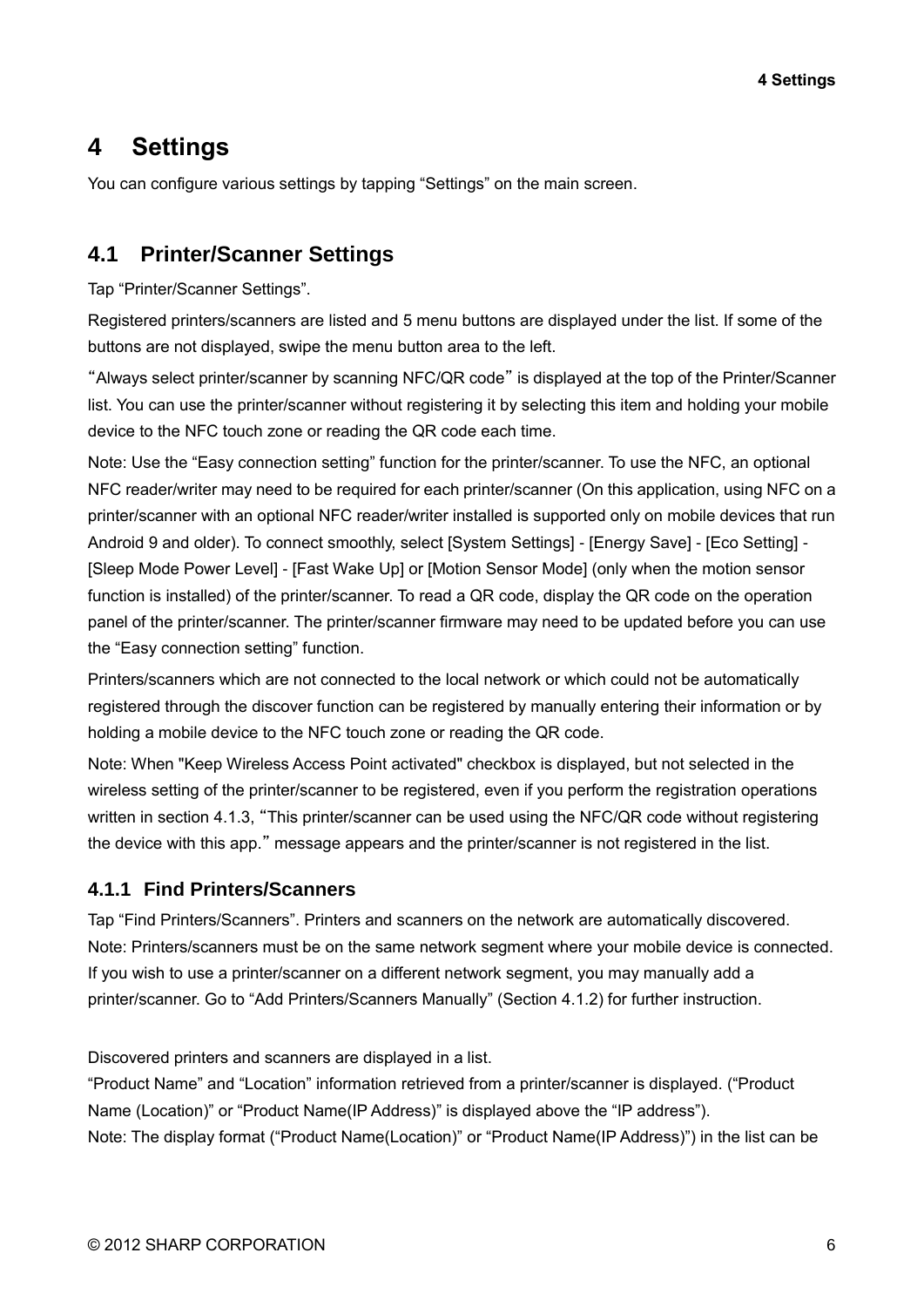configured in "Application Settings" (See section [4.3\)](#page-11-0). "SHARP" which is included in the "Product Name" retrieved from the printer/scanner is not displayed.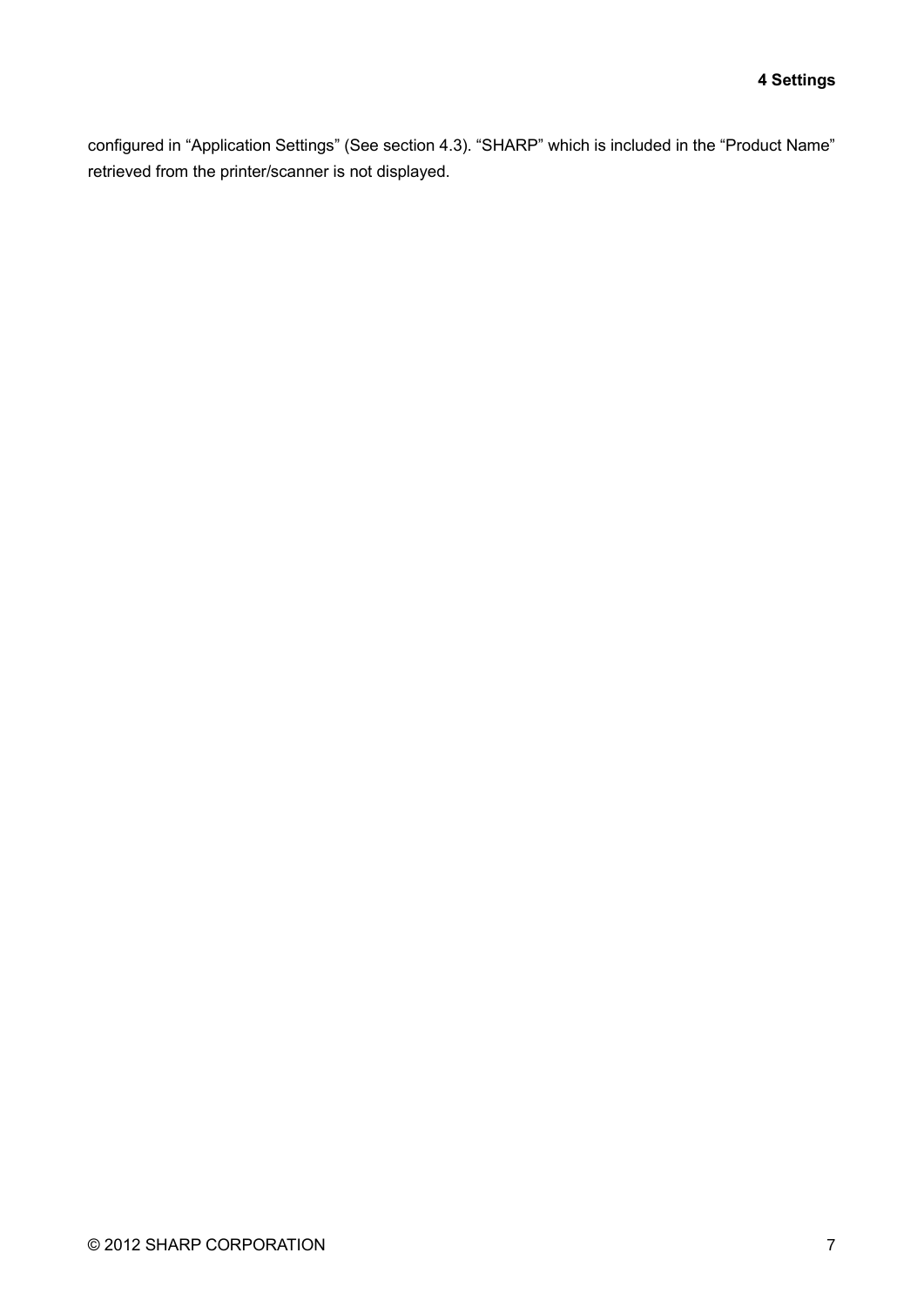### <span id="page-7-1"></span><span id="page-7-0"></span>**4.1.2 Add Printers/Scanners Manually**

Tap "Add Manually". The following items can be set.

Tap "Save" to save the settings. If you wish to cancel, tap "Back" (located outside the screen) to go back to the previous screen.

| Item                              | Description                                                                                                                                                                                                                                                                                                        |                                                                                                                                       |  |  |
|-----------------------------------|--------------------------------------------------------------------------------------------------------------------------------------------------------------------------------------------------------------------------------------------------------------------------------------------------------------------|---------------------------------------------------------------------------------------------------------------------------------------|--|--|
| Name                              | Enter printer/scanner name that you wish to add.                                                                                                                                                                                                                                                                   |                                                                                                                                       |  |  |
|                                   | Note: If Name is not entered, IP address is set as the name. If the address which was<br>entered for "IP Address" can be connected to, the "Product Name" and "Location"<br>settings for the printer/scanner will be acquired, and the name will be set according to<br>"Naming Method" in "Application Settings". |                                                                                                                                       |  |  |
| <b>Product Name</b>               | Enter the Product Name for the printer/scanner to be registered.                                                                                                                                                                                                                                                   |                                                                                                                                       |  |  |
|                                   | Note: If you do not enter a Product Name, then if the address which was entered in "IP<br>Address" can be connected to, an attempt will be made to acquire the "Product<br>Name" setting for the printer/scanner.                                                                                                  |                                                                                                                                       |  |  |
| <b>IP Address</b>                 | Enter printer/scanner IP address. This is a required field.                                                                                                                                                                                                                                                        |                                                                                                                                       |  |  |
|                                   |                                                                                                                                                                                                                                                                                                                    | Note: The IP address that has already been added manually cannot be entered.                                                          |  |  |
| Port Number                       | Enter a port number for the printer/scanner. This is a required field.                                                                                                                                                                                                                                             |                                                                                                                                       |  |  |
|                                   | Port Number is necessary to print from this application. Enter the same port number<br>as configured on the printer. If different port number is entered, this application cannot<br>print to the printer.                                                                                                         |                                                                                                                                       |  |  |
|                                   | To check the port number in the printer, see printer/scanner's web page.                                                                                                                                                                                                                                           |                                                                                                                                       |  |  |
|                                   | If "Use Raw Port" in "Application<br>Settings" is unchecked                                                                                                                                                                                                                                                        | [Setting for Print from the PC] on the printer's<br>Web page. The default port number for both<br>printer and this application is 21. |  |  |
|                                   | If "Use Raw Port" in "Application<br>Settings" is checked                                                                                                                                                                                                                                                          | See [Network Settings]-[Print Port<br>Settings]-[RAW] tab in the printer's Web page.<br>The default port number is 9100.              |  |  |
| Location                          | Enter the Location for the printer/scanner to be registered.                                                                                                                                                                                                                                                       |                                                                                                                                       |  |  |
|                                   | Note: If you do not enter a Location, then if the address which was entered in "IP<br>Address" can be connected to, an attempt will be made to acquire the "Location"<br>setting for the printer/scanner.                                                                                                          |                                                                                                                                       |  |  |
| Set as Default<br>Printer/Scanner | When checked, the selected printer/scanner is set as a default printer/scanner for<br>"Print" or "Scan".                                                                                                                                                                                                           |                                                                                                                                       |  |  |
|                                   | Note: "Set as Default Printer/Scanner" cannot be configured if "Auto Selection of<br>Printer/Scanner" is checked under "Application Settings" (see section 4.3).                                                                                                                                                   |                                                                                                                                       |  |  |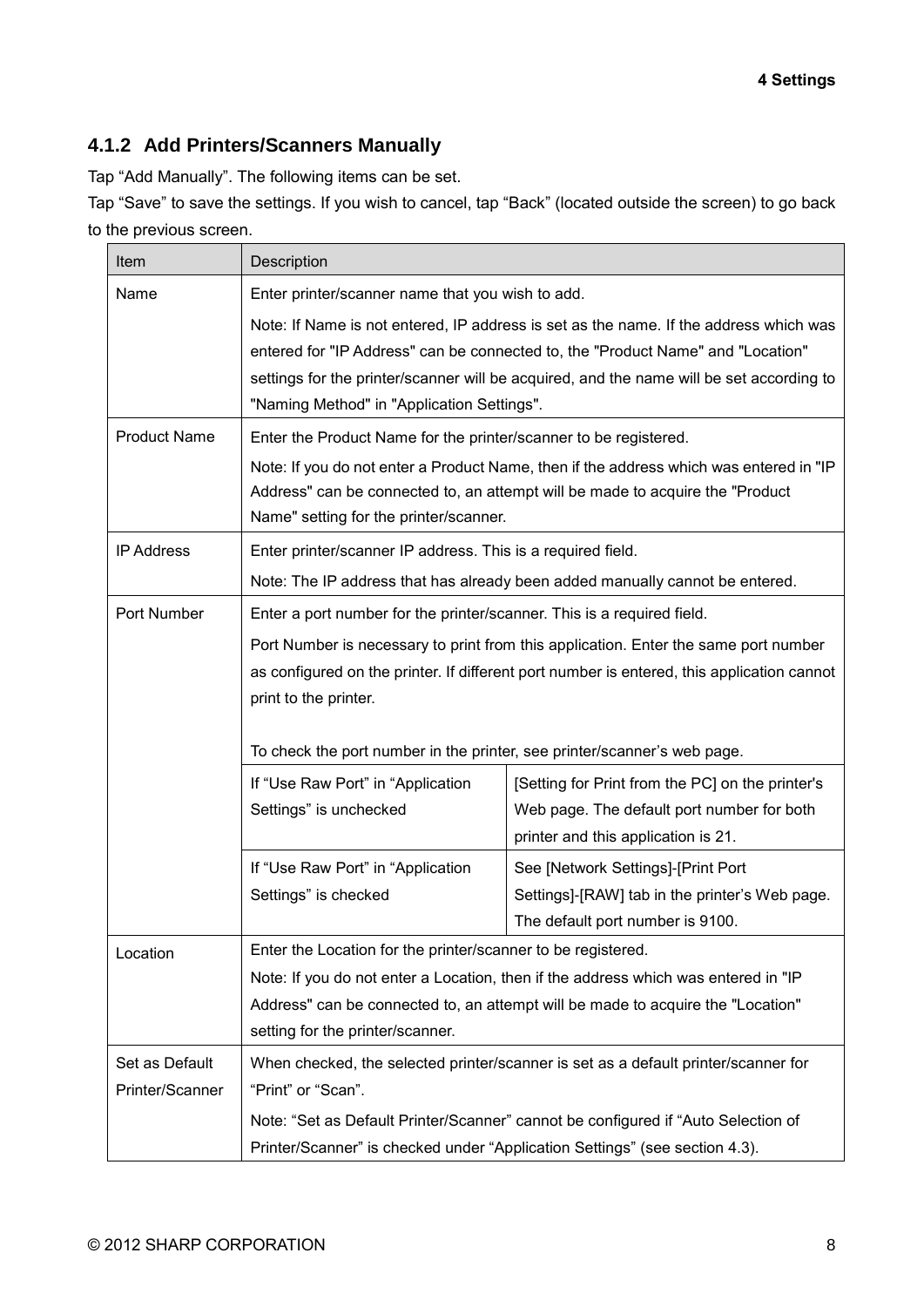### **4.1.3 Register Printers/Scanners Using the NFC/QR Code**

Tap "Add by scanning NFC/QR code" button to display "Hold the device to the NFC touch zone of the printer/scanner" screen.

To use NFC communication, bring your mobile device close to the NFC touch zone or optional NFC reader/writer on the printer/scanner.

Note: On this application, using NFC on a printer/scanner with an optional NFC reader/writer installed is supported only on mobile devices that run Android 9 and older.

To use QR code, display a QR code on the operation panel of the printer/scanner and tap "Open the camera" button.

Note: See the printer/scanner operation manual for the instructions how to display a QR code on the printer/scanner operation panel. The QR code displayed in other ways cannot be read.

After successful NFC communication/QR code reading, the target printer/scanner is registered and attempts to connect via a wireless network.

Note: It may take a considerable time to connect via a wireless network.

#### <span id="page-8-0"></span>**4.1.4 Arrange Printer/Scanner List**

You can arrange the printer/scanner list, and view and edit the information of the printer/scanner registered in this application.

The icon indicates automatically added printers/scanners. The icon  $\mathbb{F}$  indicates manually added

printers/scanners.

 $\blacktriangleright$  is indicated on the default printer/scanner selected for the "Print"/"Scan" feature.

#### **View and Edit Printer/Scanner Information**

- I. Select a printer/scanner to view its information.
- II. The information about the selected printer/scanner is displayed. The items displayed here are available in "Add Printers/Scanners Manually" (Section [4.1.2\)](#page-7-0). Note: For the printers/scanners which have been registered by being automatically found or through the NFC communication/QR code reading, their IP addresses are not editable. For manually added printers/scanners, Product Name and Location are not editable. Product Name and Location fields are auto-filled when the application establishes an initial contact with the printer/scanner.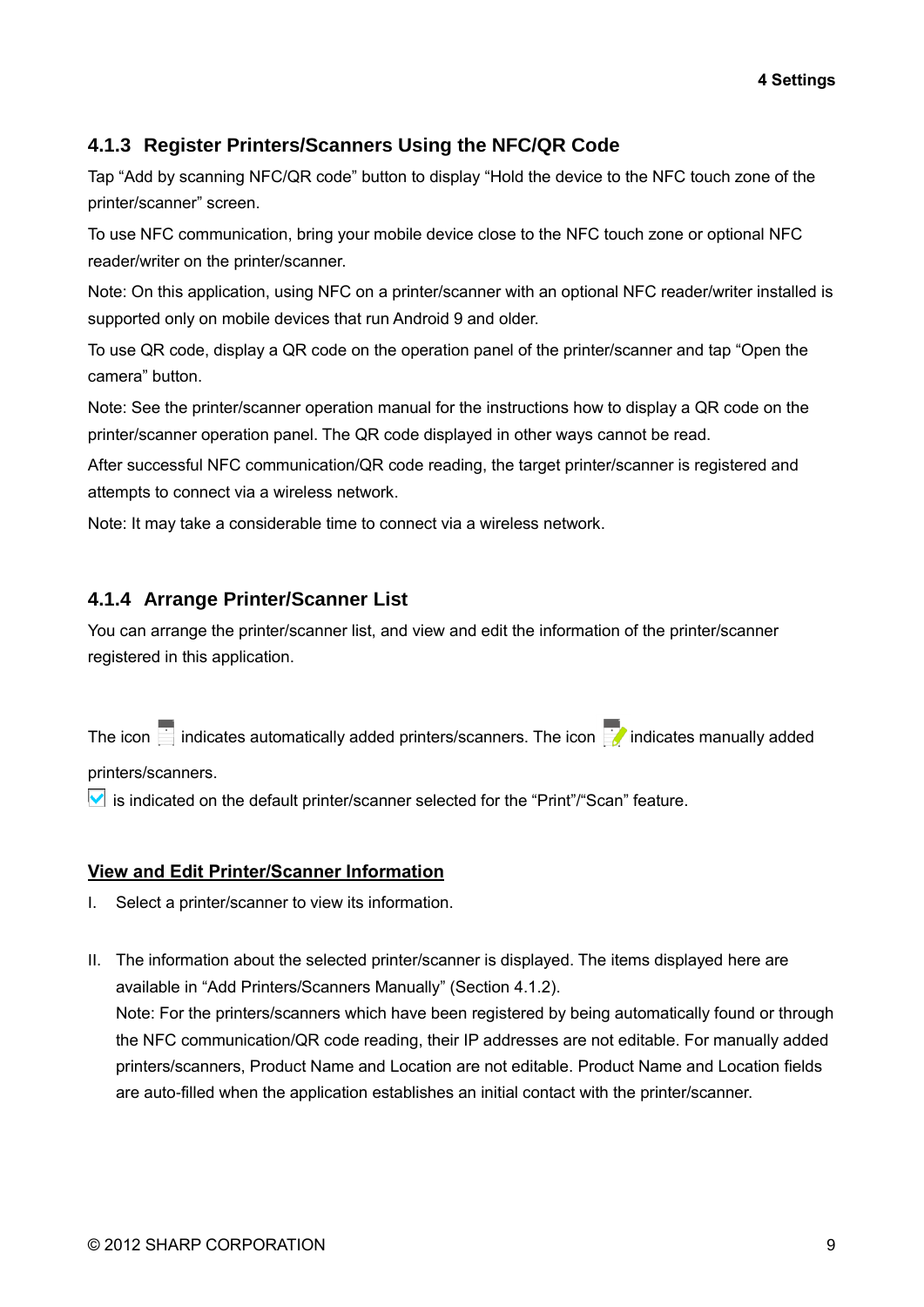When "Scan from Your Mobile Device" feature is available, the following information and options are available under "Scanner Settings".

Tap "Save" to save the settings.

| Item                                         | Description                                                                                                                                          |
|----------------------------------------------|------------------------------------------------------------------------------------------------------------------------------------------------------|
| Scan from your mobile device                 | When enabled, configure scan settings and scan from your mobile<br>device (see section 5.1).                                                         |
| Display Name                                 | Display Name is displayed along with a Verification Code on both<br>scanner operation panel and your mobile device to ensure your<br>target scanner. |
| Automatically generate<br>verification codes | When enabled, it automatically generates a Verification Code. When<br>disabled, you need to enter a code in the "Verification Code" field.           |
| <b>Verification Code</b>                     | Verification Code is displayed along with Display Name on both<br>scanner operation panel and your mobile device to ensure your<br>target scanner.   |
| Reset scan parameters                        | Tap this if you wish to reset scan parameters configured at the last<br>scan operation.                                                              |

#### **Reorder the Printer/Scanner List**

Tap "Edit" button, and tap and hold the selected printer/scanner that you wish to reorder. The printer/scanner can be moved while it is being held, so you can reorder it by moving it up or down while keeping your finger pressed down.

#### **Delete Printers/Scanners**

Tap "Edit" button. A check box appears next to each printer/scanner. Tap the check box(es) to select printers/scanners (multiple printers/scanners can be selected). Tap "Delete" and a dialog, "Selected printers/scanners will be deleted." is displayed. Tap "OK" to delete the selected printers/scanners. Removed printers/scanners can be added again using "Find Printers/Scanners", "Add Manually" or "Add by scanning NFC/QR code" menu item (Section [4.1\)](#page-5-1).

#### **Change Wireless Network Connection**

Your mobile device's wireless network (Wi-Fi) settings can be changed. Tap  $\widehat{S}$  button (If your mobile device is connected to a wireless network, the icon says the network's SSID. Otherwise the icon says "Disconnected") in the printer/scanner list screen. If you do not see the icon, you may find it by swiping to scroll the menu to the left.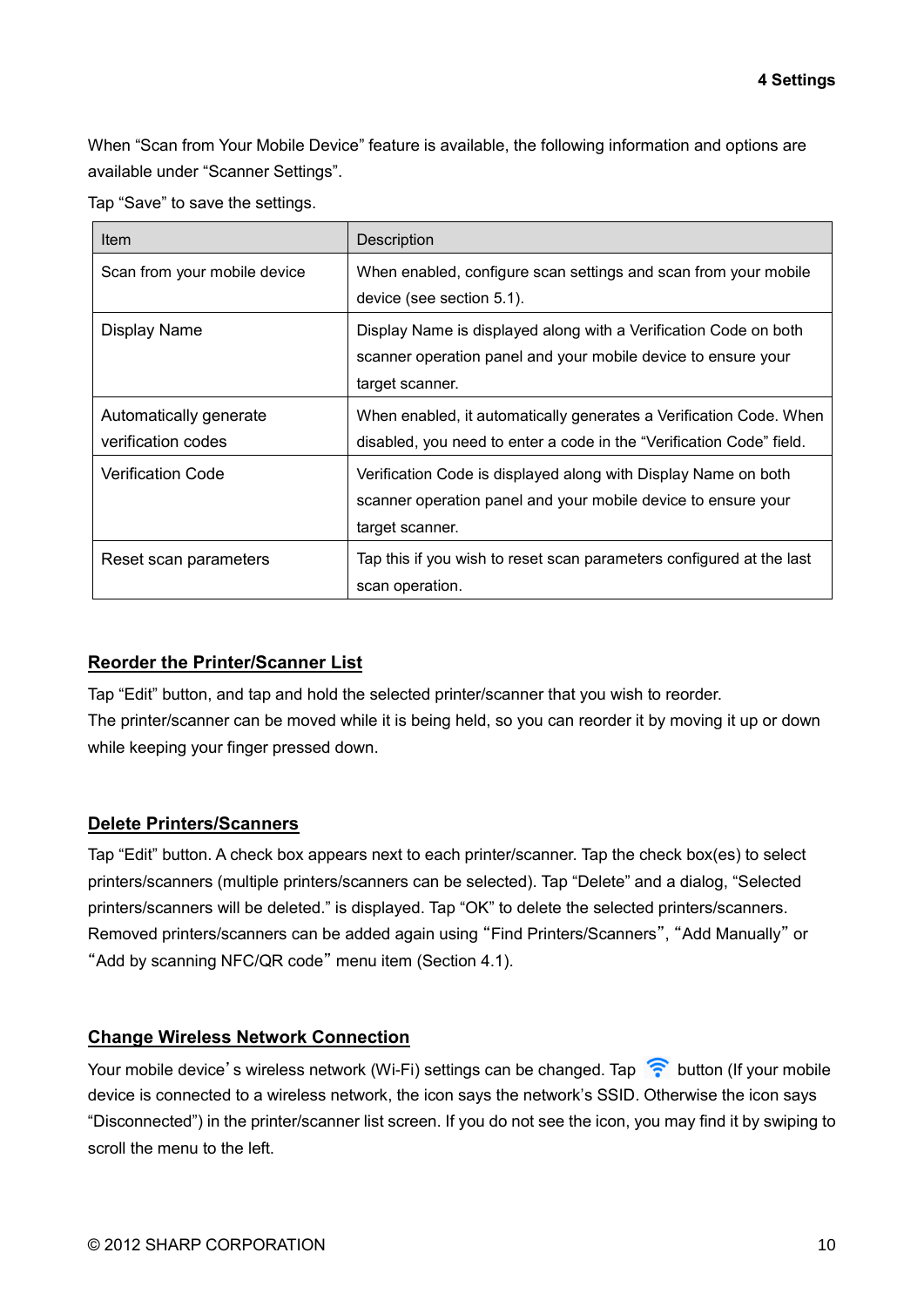## <span id="page-10-0"></span>**4.2 User Settings**

Set up user information for this application.

The following settings are available: Tap "Save" to save the settings.

|                                                                                                                          |                                                                                                                                                                       | Profile Information: They are required settings to register a scanner for scan operations                                                                                           |  |
|--------------------------------------------------------------------------------------------------------------------------|-----------------------------------------------------------------------------------------------------------------------------------------------------------------------|-------------------------------------------------------------------------------------------------------------------------------------------------------------------------------------|--|
| Item<br>Description                                                                                                      |                                                                                                                                                                       |                                                                                                                                                                                     |  |
| Display<br>Name                                                                                                          | Display Name will be displayed in the scanner address book as a scan destination. The<br>default display name is the "Model number" in your mobile device's settings. |                                                                                                                                                                                     |  |
| Initial                                                                                                                  |                                                                                                                                                                       | Initial is used for a sort key to display "Display Name" in the scanner address book.                                                                                               |  |
|                                                                                                                          |                                                                                                                                                                       | User Authentication: They are required settings when user authentication is enabled on the printer                                                                                  |  |
| Item                                                                                                                     | Description                                                                                                                                                           |                                                                                                                                                                                     |  |
| Use Login Name for<br>authentication                                                                                     |                                                                                                                                                                       | Select this when Login Name is used for user authentication on the<br>printers. Type in "Login Name" and "Password".                                                                |  |
|                                                                                                                          | Login Name                                                                                                                                                            | Enter your login name used for user authentication on the printers.                                                                                                                 |  |
|                                                                                                                          | Password                                                                                                                                                              | Enter your password used for user authentication on the printers.                                                                                                                   |  |
| Use User Number for<br>authentication                                                                                    |                                                                                                                                                                       | Select this when User Number is used for user authentication on the<br>printers. Type in "User Number".                                                                             |  |
|                                                                                                                          | <b>User Number</b>                                                                                                                                                    | Enter your user number used for user authentication on the printers.                                                                                                                |  |
| Default Job ID: Printers use the values entered in here to display "User Name" and "Job Name" on the<br>operation panel. |                                                                                                                                                                       |                                                                                                                                                                                     |  |
| Item                                                                                                                     | Description                                                                                                                                                           |                                                                                                                                                                                     |  |
| Use 'Login<br>Name' as<br>'User Name'                                                                                    |                                                                                                                                                                       | If this setting is set to "ON", the User Name displayed on the printer operation panel is fixed<br>to the "Login Name" setting in the User Authentication Settings described above. |  |
| <b>User Name</b>                                                                                                         | Enter a user name which will be displayed on printer operation panel. If this is not set, the<br>printer uses the value, "SharpdeskM User".                           |                                                                                                                                                                                     |  |
|                                                                                                                          | entered.                                                                                                                                                              | Note: If "Use 'Login Name' as 'User Name' " is set to "ON", a User Name cannot be                                                                                                   |  |
| Job Name                                                                                                                 |                                                                                                                                                                       | Enter a job name which will be displayed on printer operation panel. If this is not set, the<br>printer uses the name of the file to be printed.                                    |  |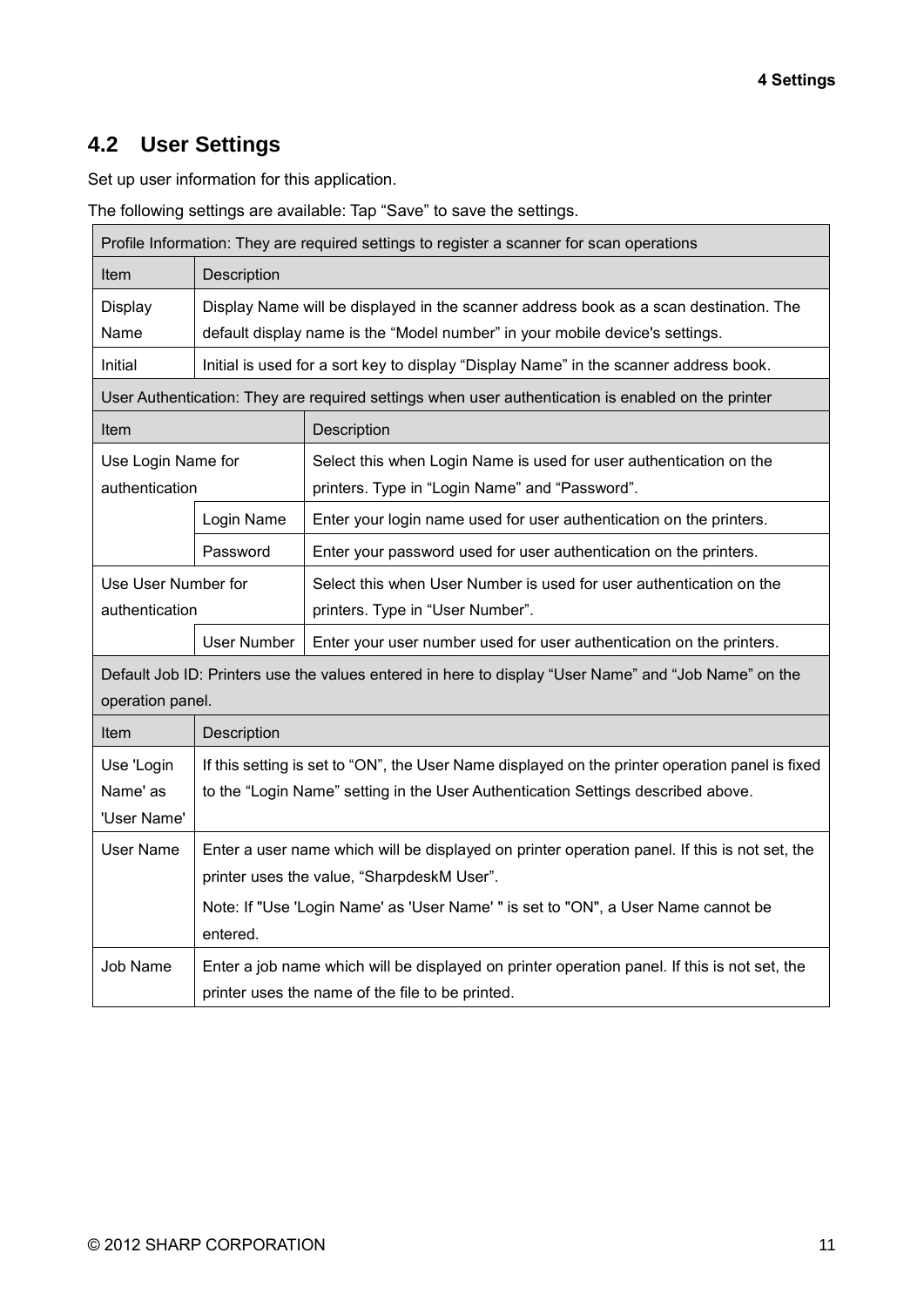## <span id="page-11-0"></span>**4.3 Application Settings**

Set up operation settings for the application.

The following settings are available: Tap "Save" to save the settings.

| Scan Settings:                           |                                                                                                                                                                                                                                                                               |  |  |
|------------------------------------------|-------------------------------------------------------------------------------------------------------------------------------------------------------------------------------------------------------------------------------------------------------------------------------|--|--|
| Item                                     | Description                                                                                                                                                                                                                                                                   |  |  |
| <b>Profile Automatic Delete</b>          | When enabled, delete your mobile device profile from the address book<br>on the scanner after scanning is completed.                                                                                                                                                          |  |  |
| Auto Profile Update                      | When enabled, automatically overwrite the destination (profile) that was<br>registered at last scanning.                                                                                                                                                                      |  |  |
| <b>Print Settings:</b>                   |                                                                                                                                                                                                                                                                               |  |  |
| Item                                     | Description                                                                                                                                                                                                                                                                   |  |  |
| <b>High Quality Print</b>                | Enable this for higher quality printing.                                                                                                                                                                                                                                      |  |  |
| Use Raw Port                             | When enabled, use Raw port (default port number is 9100) instead of<br>FTP port (default port number is 21) for printing.                                                                                                                                                     |  |  |
| Save Imported Files                      | If this is checked, files which are received from other applications for<br>printing by this application are saved in the machine's storage (including<br>SD cards) or in the internal storage.                                                                               |  |  |
| <b>Timeout for Job Sending</b><br>(sec.) | This sets the timeout period when print jobs are sent to the printer. It can<br>be set to a value from 60 seconds to a maximum 300 seconds. The<br>default setting is 60 seconds.                                                                                             |  |  |
| <b>Retention Settings</b>                | Tap "Retention" to hold a print job as a file on the printer, allowing the job<br>to be printed from the printer operation panel when needed. Set "Hold<br>Only" to "ON" to enable this feature. Refer to the operation manual for<br>the printer for printing the held file. |  |  |
|                                          | If "Specify PIN Code" is set to "ON", the PIN Code(a number from 5 to 8<br>digits) allows a confidential job to be stored on the printing device and<br>the file cannot be printed unless the correct PIN Code is entered at the<br>printing device's operation panel.        |  |  |
|                                          | This setting specifies the default value for the "Print" setting (see Chapter<br>6).                                                                                                                                                                                          |  |  |
| <b>Common Settings:</b>                  | Note: You cannot specify retention for Encrypted PDF. It can be securely<br>printed by completing the operations explained in section 6.1.<br>Note: You cannot specify retention for some printer models.                                                                     |  |  |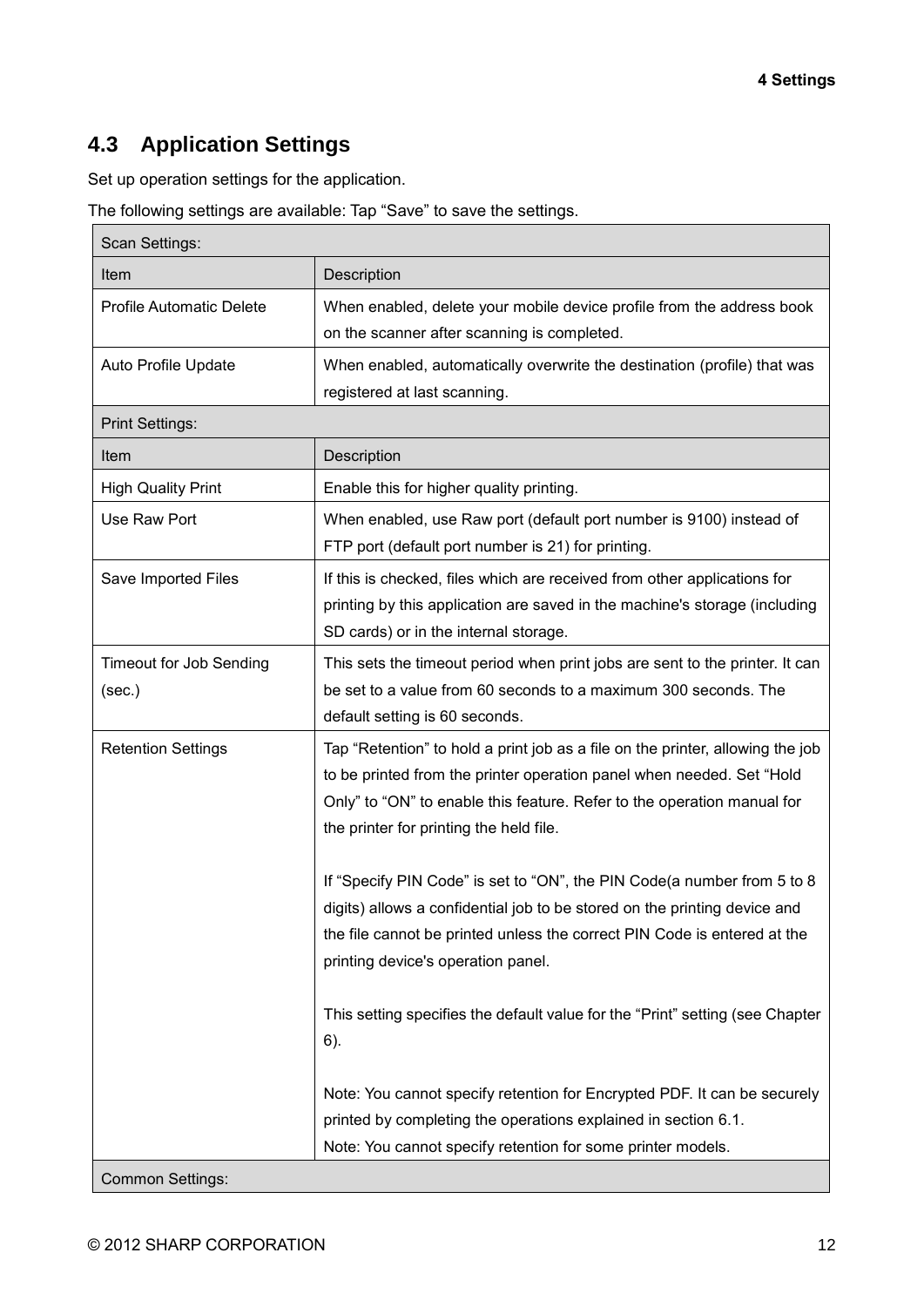| Item                          | Description                                                                 |
|-------------------------------|-----------------------------------------------------------------------------|
| Auto Selection of             | When enabled, automatically set a default printer/scanner in the            |
| Printer/Scanner               | connected wireless network (SSID).                                          |
| Naming Method                 | This sets the name which is displayed in the printer/scanner list. "Product |
|                               | Name(Location)" or "Product Name(IP Address)" can be selected.              |
| Show button names             | Show names in menu buttons when enabled.                                    |
|                               | SNMP Settings: if you need assistance, ask your network administrator.      |
| Item                          | Description                                                                 |
| <b>Public Get Community</b>   | Disable this when the network uses other than default SNMP GET              |
|                               | Community string.                                                           |
| Enter Community String(s)     | Enter the string(s) that are used in the network in "Enter Community"       |
|                               | String(s)". Up to 10 strings can be set.                                    |
| <b>NFC Settings:</b>          |                                                                             |
| Item                          | Description                                                                 |
| When mobile device is held to | This sets an action when starting this application by holding your mobile   |
| NFC zone                      | device to the NFC touch zone on the printer/scanner.                        |
|                               | Select "Always confirm operation", "Always perform with wireless            |
|                               | connection only", "Always perform with Select File(s) and Print", or        |
|                               | "Always perform Scan".                                                      |
|                               | Note: These menu items do not appear if your mobile device does not         |
|                               | have the NFC function.                                                      |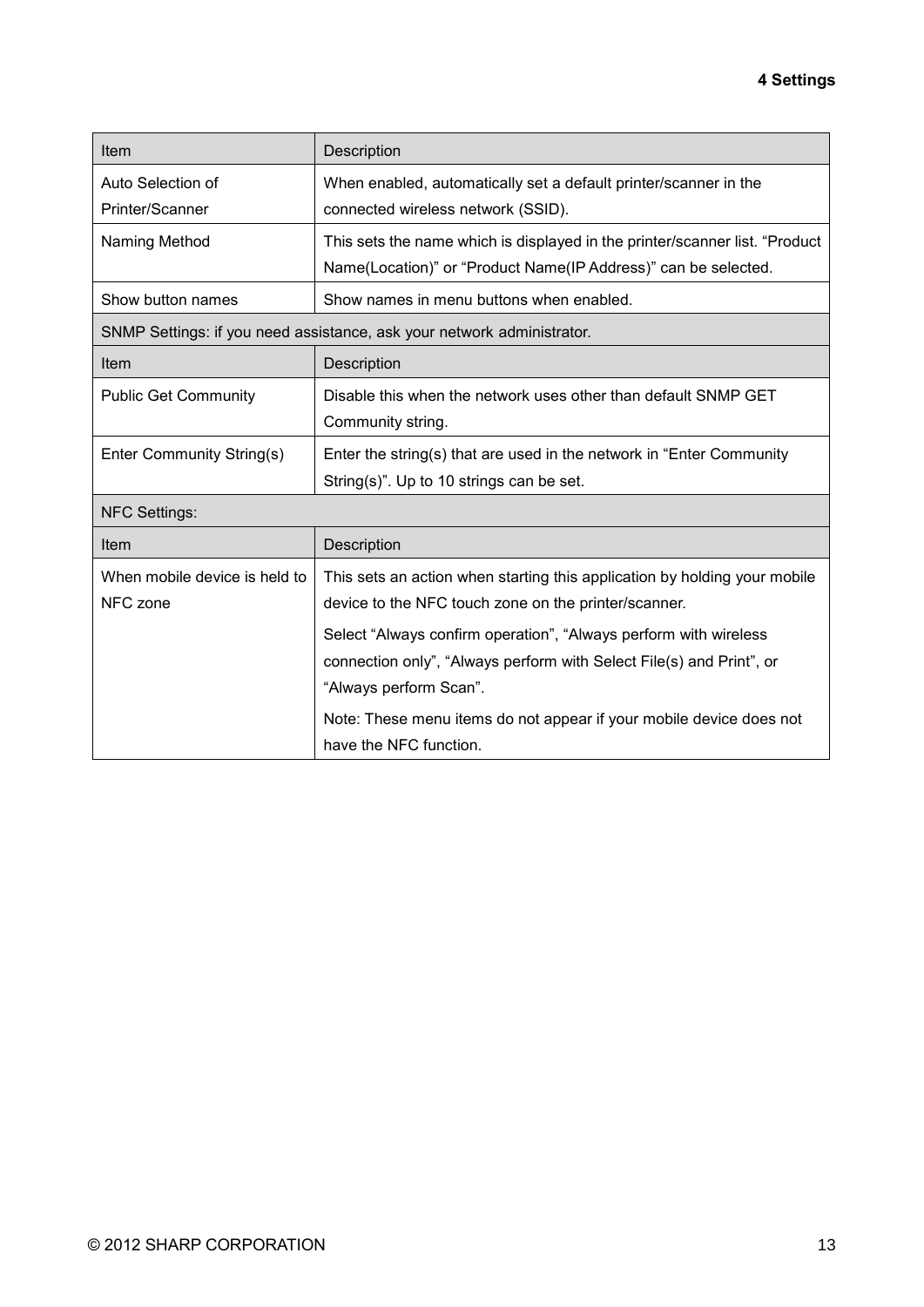## <span id="page-13-0"></span>**4.4 E-mail Settings**

Set up your e-mail account information to print e-mails (see chapter [6\)](#page-20-0) from this application.

Tap "Settings" on the main screen, and then tap "E-mail Settings".

The following settings are available:

Tap "Save" to save the settings.

| <b>E-mail Account Settings</b>          |                                                                                   |  |  |  |
|-----------------------------------------|-----------------------------------------------------------------------------------|--|--|--|
| Item                                    | Description                                                                       |  |  |  |
| <b>Account Name</b>                     | Enter user name to login to your e-mail account.                                  |  |  |  |
|                                         | This field is required when password is set.                                      |  |  |  |
| Password                                | Enter your password to login to your e-mail account.                              |  |  |  |
|                                         | E-mail Server Settings: Contact your e-mail administrator for server information. |  |  |  |
| Note: E-mail server must support IMAP4. |                                                                                   |  |  |  |
| Item                                    | Description                                                                       |  |  |  |
| <b>Host Name</b>                        | Enter e-mail server host name.                                                    |  |  |  |
| Port Number                             | Enter e-mail server port number. This is a required field.                        |  |  |  |
|                                         | The default is 143 if "SSL" is not checked, or 993 if checked.                    |  |  |  |
| <b>SSL</b>                              | Check if SSL is required to connect your mobile device with your e-mail server.   |  |  |  |
| <b>Connection Test</b>                  | The above setting allows you to do a Connection Test to the mail server. The      |  |  |  |
|                                         | test results are displayed in a dialog.                                           |  |  |  |
| Acquisition number                      |                                                                                   |  |  |  |
| Item                                    | Description                                                                       |  |  |  |
| 10/30/50/100                            | Select the number of acquired e-mail messages to appear in the Mail               |  |  |  |
|                                         | Display screen.                                                                   |  |  |  |
| Default filtering settings              |                                                                                   |  |  |  |
| Item                                    | Description                                                                       |  |  |  |
| All/Unread Only/Today's                 | Select the default filtering settings for the messages appearing in the Mail      |  |  |  |
| Mail/Mail within 30 Days                | Display screen.                                                                   |  |  |  |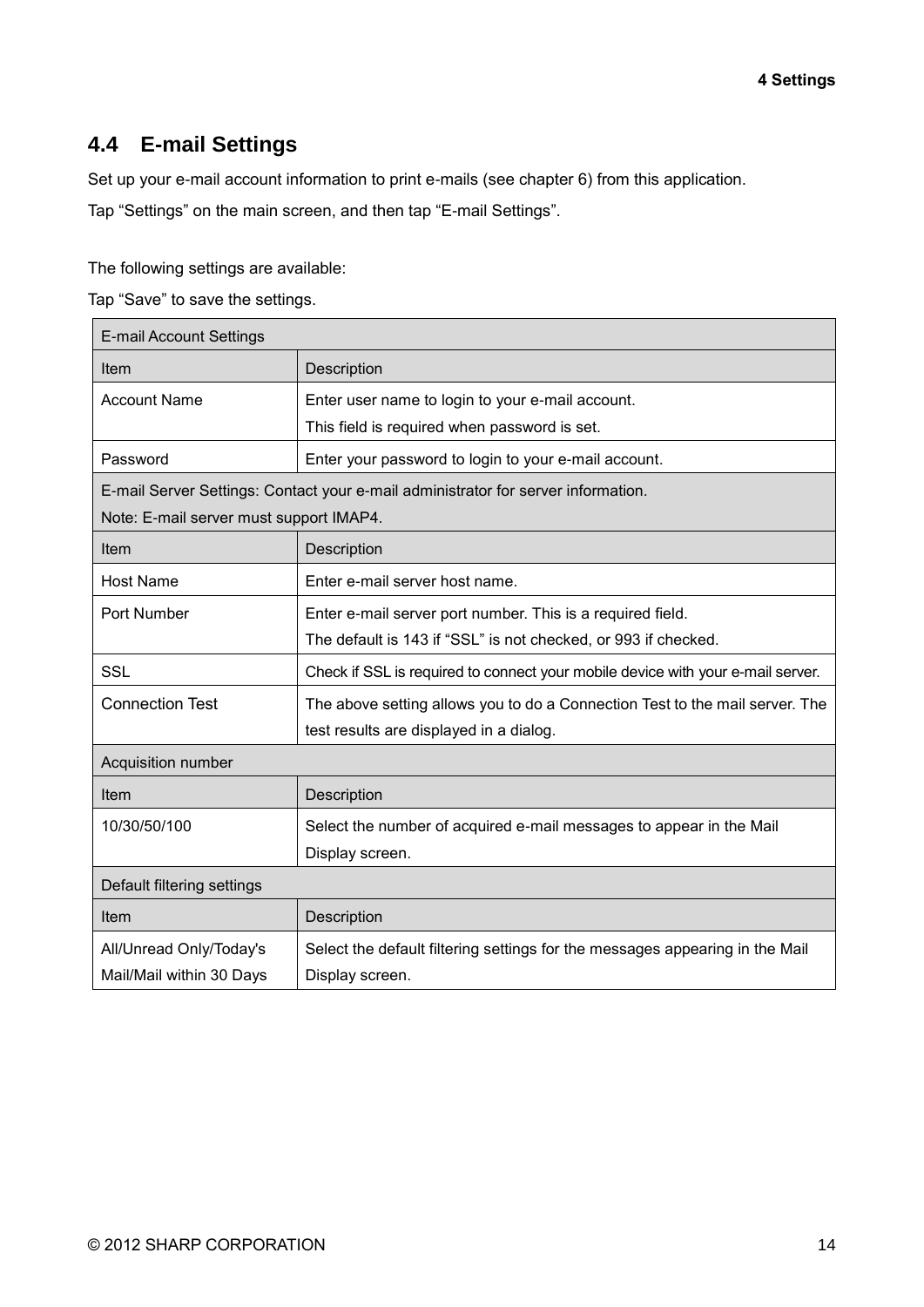## <span id="page-14-0"></span>**5 Scan**

This function receives and stores scanned documents.

When "Always select printer/scanner by scanning NFC/QR code" is selected on the Printer/Scanner list (see section [4.1.1\)](#page-5-2), "Hold the device to the NFC touch zone of the printer/scanner" screen appears first immediately after tapping "Scan" button from the main screen menu. Hold your mobile device to the NFC touch zone or read the QR code and specify the scanner to be used for scanning the document. If an item other than "Always select printer/scanner by scanning NFC/QR code" is selected, the scanner for which the icon  $\mathbf{F}^{\mathbf{v}}$  is displayed in the Printer/Scanner list is selected as the default value. You can change the scanner to be used for scanning the document by tapping "Scanner" button. You can also specify the scanner by selecting "Hold the mobile device to the NFC touch zone" here to establish the NFC communication or complete QR code reading.

Tap "Wi-Fi" button if you wish to change your mobile device's wireless network (Wi-Fi) settings.

Operations may vary depending on scanner.

Please go to "Scan from Your Mobile Device" (Section [5.1\)](#page-15-0) to learn how to execute a scan from your mobile device. If scan setting option is not available on your mobile device, please go to "Scan from the Scanner Operation Panel" (Section [5.2\)](#page-19-0).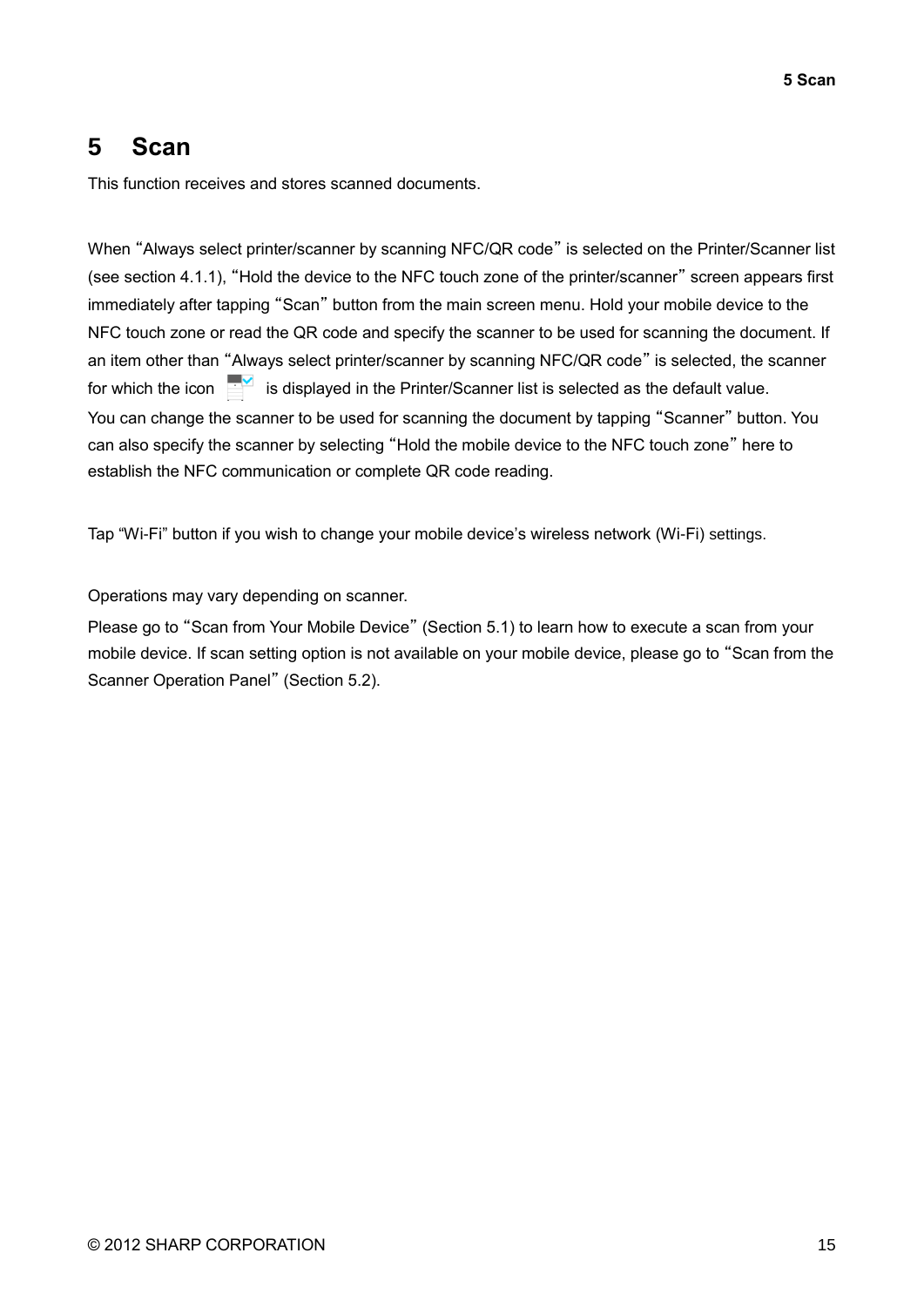## <span id="page-15-0"></span>**5.1 Scan from Your Mobile Device**

Please complete the following steps to configure scan settings on your mobile device. Go to your local Sharp Web site for a list of supported scanners.

All operations except "setting a document on the scanner" can be completed within the application.

Note: Please confirm scanner home screen or user authentication screen is displayed on the scanner. When external authentication is enabled, user authentication screen will be displayed. Upon successful authentication, scanner home screen will be displayed.

I. If you select the scanner that supports Scan from Your Mobile Device feature, setting menus and current scan settings will be displayed.

Note: When you disable this feature, you can initiate scan from scanner. Please go to "Scan from the Scanner Operation Panel" (Section [5.2\)](#page-19-0) for further instructions.

The following settings are available:

Settings can be stored by tapping "Finish".

| Item       | Subitem                               | Description                                                                                                                                                                                                                                                                                                                                                                              |
|------------|---------------------------------------|------------------------------------------------------------------------------------------------------------------------------------------------------------------------------------------------------------------------------------------------------------------------------------------------------------------------------------------------------------------------------------------|
| Color Mode |                                       | Settings to scan color originals (Auto/Full Color/Grayscale/Mono2).<br>The default value is "Auto".                                                                                                                                                                                                                                                                                      |
|            |                                       | Note: When "Long Size" is selected for "Original Size" under<br>"Original", only "Mono2" is available.                                                                                                                                                                                                                                                                                   |
| Original   | Original Size                         | While "Auto" is set as a default, non-standard original paper size<br>cannot be detected by the scanner. You need to manually change the<br>original size setting.                                                                                                                                                                                                                       |
|            | Detected paper<br>size (display only) | When you set a document on the target scanner, the original paper<br>size will be automatically detected and displayed on your mobile<br>device.                                                                                                                                                                                                                                         |
|            | Store Size                            | The size of the scanned image can be manually set. If this size is<br>different than the detected paper size, the image will be automatically<br>adjusted to fit the page. The default value is "Auto".<br>Note: You can only select "Auto" when any of the following original<br>paper sizes is selected: Long Size/Japanese Postcard/Business<br>Card/L Size/2L Size/Card/Custom Size. |
|            | <b>Custom Size</b><br>Registration    | Custom original paper sizes can be registered. Up to 5 custom sizes<br>can be registered.                                                                                                                                                                                                                                                                                                |
|            | Image Orientation                     | Select orientation of the image. You can select either "Rotation Off" or<br>"Rotation 90 Degrees". The default value is "Rotation Off".                                                                                                                                                                                                                                                  |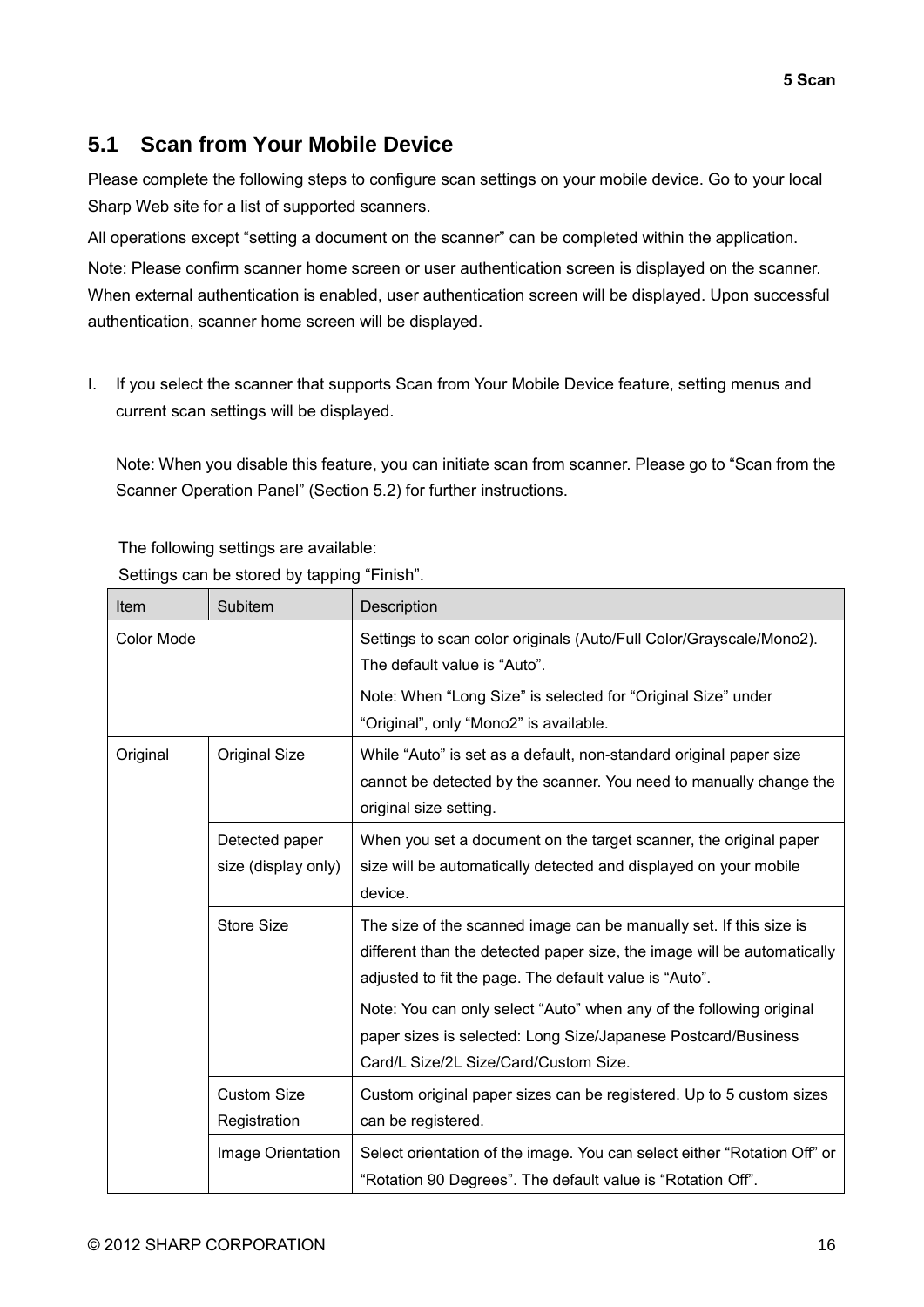| Item         | Subitem                            | Description                                                                                                                                                                                                                                                                        |
|--------------|------------------------------------|------------------------------------------------------------------------------------------------------------------------------------------------------------------------------------------------------------------------------------------------------------------------------------|
| 2-Sided Copy |                                    | Select 1-sided or 2-sided original.                                                                                                                                                                                                                                                |
|              |                                    | 1-Sided, 2-Sided(Book) or 2-Sided(Tablet) can be selected. The<br>default value is "1-Sided".                                                                                                                                                                                      |
| File Format  | Color                              | Format mode for scanning (Color/Grayscale, or B/W) can be selected.                                                                                                                                                                                                                |
|              | File Type                          | Scan file type can be selected.                                                                                                                                                                                                                                                    |
|              |                                    | When "Color/Grayscale" is selected in "Color", PDF, PDF/A-1b <sup>*1</sup> ,<br>TIFF, and JPEG file types are available <sup>*2</sup> .                                                                                                                                            |
|              |                                    | When "B/W" is selected in "Color", PDF, PDF/A-1b*1, and TIFF file<br>types are available* <sup>2</sup> .                                                                                                                                                                           |
|              | Compact PDF                        | The type of Compact PDF (None, Compact, or Compact Ultra Fine)<br>can be selected when "Color/Grayscale" is selected in "Color", and<br>"PDF" or "PDF/A-1b"* <sup>3</sup> is selected in "File Type".                                                                              |
|              |                                    | Note: Compact PDF is available only if the Scanner Expansion Kit is<br>installed in the scanner.                                                                                                                                                                                   |
|              | Comp. Ratio                        | Compression Ratio (low, middle, high) can be selected when<br>"Color/Grayscale" is selected in "Color". In addition, "Bk Letter<br>Emphasis" can be selected if the scanner supports Bk letter emphasis<br>PDF and "PDF" or "PDF/A-1b"*3 is set as the "File Type".                |
|              | Compression<br>Mode                | This can be selected when "B/W" is selected in "Color". None,<br>MH(G3) or MMR(G4) can be selected for scan in Mono2 image.                                                                                                                                                        |
|              | <b>Specified Pages</b><br>per File | This can be selected if you select "PDF", "PDF/A-1b"*3 or "TIFF" in<br>"File Type". When selected, scanned document is split into files by<br>specified number of pages. (E.g. when 2 pages is specified, the<br>scanned document is grouped by 2 pages to create multiple files.) |
|              | Encryption                         | When "PDF" file type is selected, PDF encryption is available. When<br>checked, a "Password" should be assigned to open the encrypted<br>PDF.                                                                                                                                      |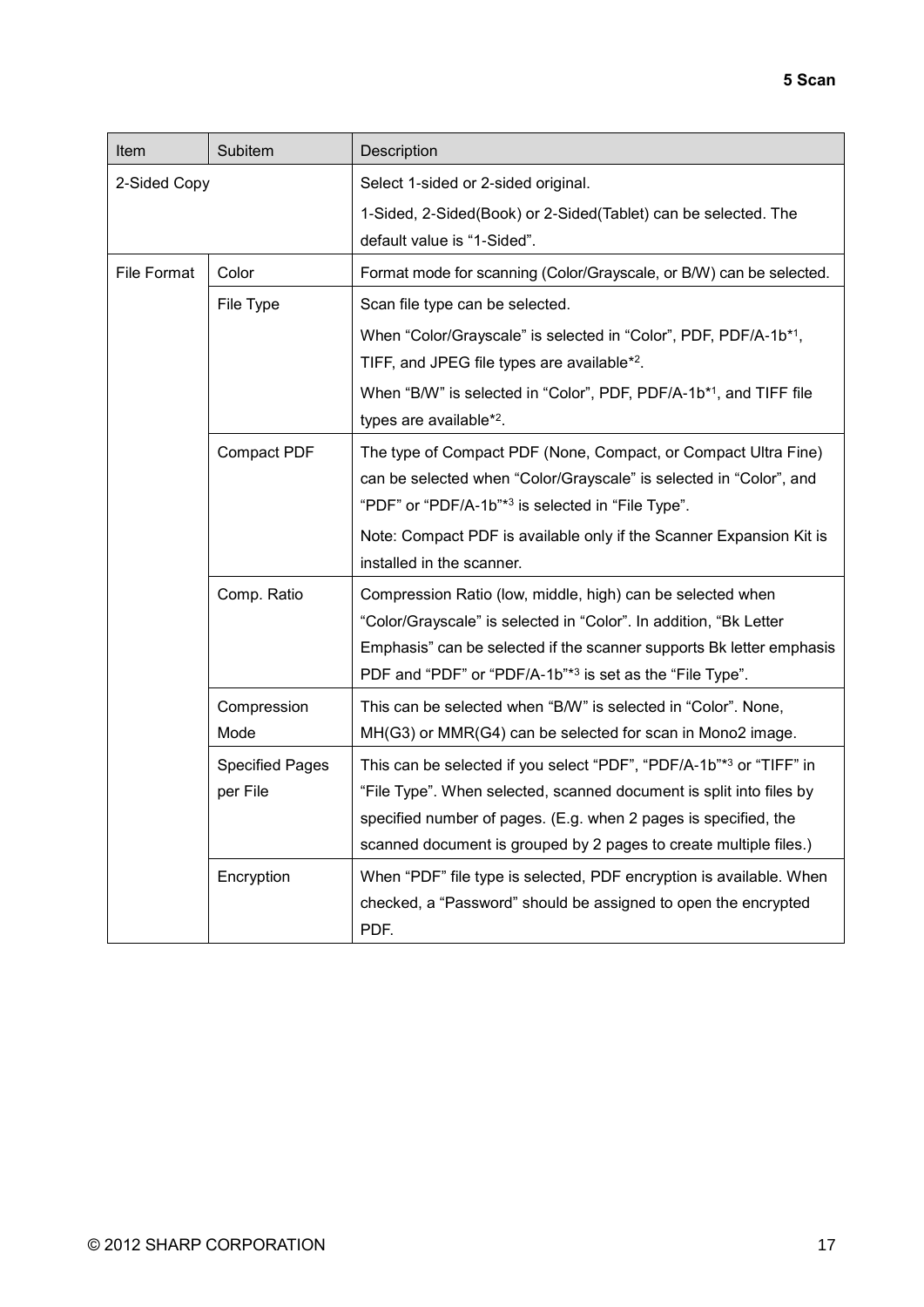| Item              | Subitem                | Description                                                                                                                                                                                                                                       |
|-------------------|------------------------|---------------------------------------------------------------------------------------------------------------------------------------------------------------------------------------------------------------------------------------------------|
|                   | <b>OCR</b>             | OCR: This can be set to "ON" or "OFF". When set to "ON", you can<br>then set "Language Setting", "Font", "Detect Original Direction", "File<br>Name Auto Extraction" and "OCR Accuracy".                                                          |
|                   |                        | Language Setting: This sets the language when using OCR.                                                                                                                                                                                          |
|                   |                        | Font: This sets the output font.                                                                                                                                                                                                                  |
|                   |                        | Detect Image Direction: This sets whether the direction of the original<br>is detected or not.                                                                                                                                                    |
|                   |                        | File Name Auto Extraction: This sets whether the file name is<br>extracted or not.                                                                                                                                                                |
|                   |                        | OCR Accuracy: This sets whether to improve the OCR accuracy or<br>not. You can set "Auto" or "Priority Text".                                                                                                                                     |
|                   |                        | Note: Refer to your local sales representative website for details on<br>which scanners are compatible with OCR.                                                                                                                                  |
| Resolution        |                        | Scan resolution can be set. The following resolution options are<br>available:                                                                                                                                                                    |
|                   |                        | 100dpi, 150dpi, 200dpi, 300dpi, 400dpi, 600dpi                                                                                                                                                                                                    |
|                   |                        | Note: 150dpi can be selected only on the scanners that support the<br>resolution.                                                                                                                                                                 |
|                   |                        | Note: Only 300dpi is available when you select "Compact" or<br>"Compact Ultra Fine" under "Compact PDF".                                                                                                                                          |
|                   |                        | Note: If OCR is set, the original will be scanned at 300dpi or 400dpi<br>depends on the setting value of this item.                                                                                                                               |
| Other<br>Settings | Exposure               | Exposure (Auto, Characters, Text/Prtd.Photo, Printed Photo,<br>Text/Photo, Photo, Map) for scanning can be selected.                                                                                                                              |
|                   | <b>Exposure Level</b>  | Exposure level (1 to 5) for scanning can be selected. This can be set<br>if "Auto" is selected for "Exposure".                                                                                                                                    |
|                   | <b>Blank Page Skip</b> | If set to other than "Off", if the original contains blank pages or back<br>shadow, the scanner will automatically detect them and skip them<br>when scanning. Setting options are "Off", "Skip Blank Page", and<br>"Skip Blank and Back Shadow". |
|                   | Multicrop              | This crops each image from multiple documents put on the document<br>glass into PDF files.<br>Note: This cannot be set on the scanner that does not support the                                                                                   |
|                   |                        | feature.                                                                                                                                                                                                                                          |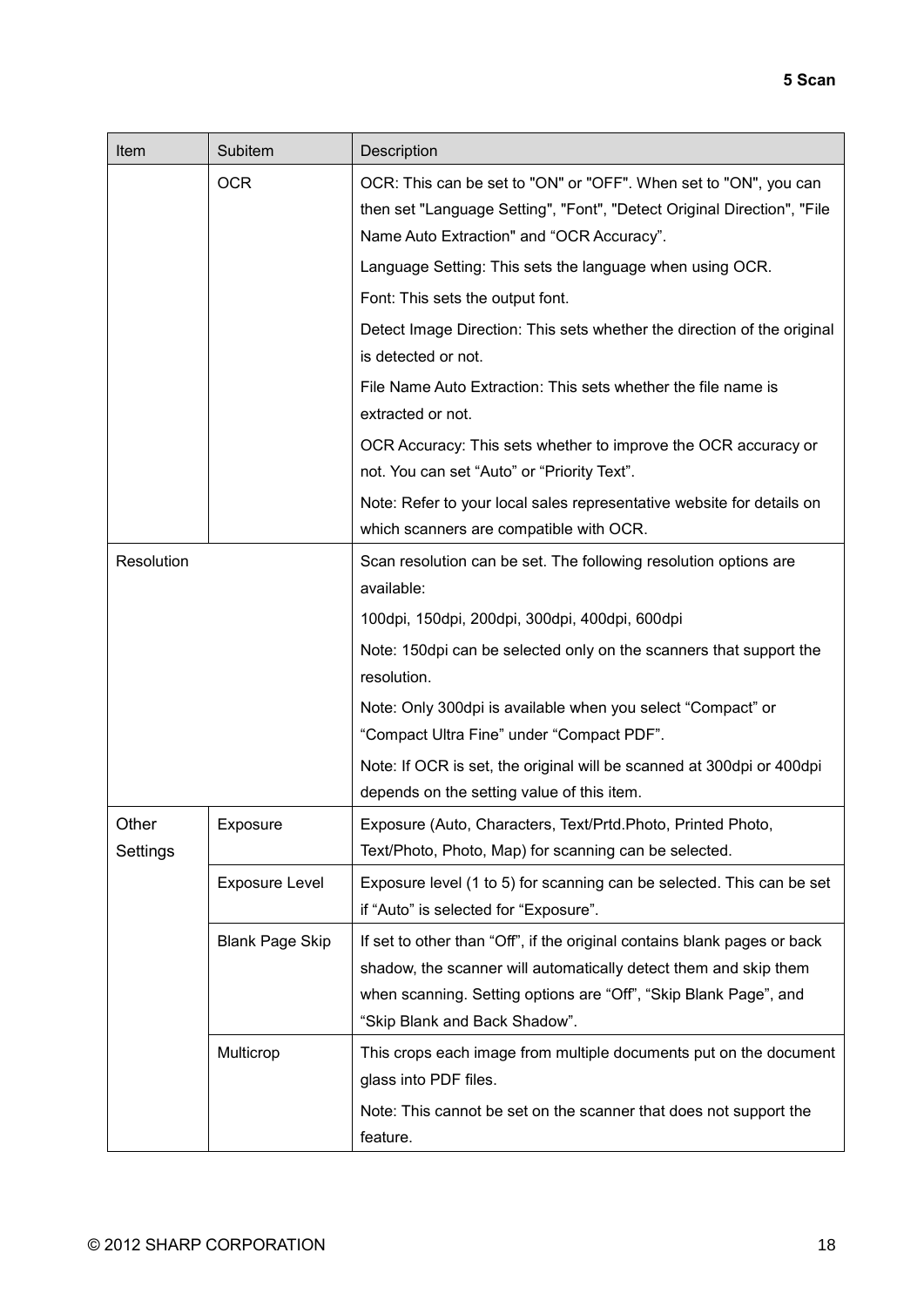- \* <sup>1</sup> For some models, it will be PDF/A-1a or PDFA-1b.
- \* <sup>2</sup> For some models, DOCX, XLSX and PPTX can also be selected.
- \* <sup>3</sup> For some models, setting is also possible if PDF/A-1a or PDF/A-1b is selected.
- II. When you complete all settings, tap "Scan" to start scanning the document.
- III. After tapping "Scan" button, the information of the target scanner ("Display Name" and "Verification Code") will be displayed on the scanner operation panel and move to a waiting (scanning ready) stage.
- IV. Confirm if the selected scanner displays the same information as the one displayed on your mobile device, then set a document on the scanner. Note: If you set "Multicrop", the documents shall be put on the document glass and the automatic document feeder shall be kept open when scanning.
- V. Select "SCAN" on a pop-up dialog to continue.
- <span id="page-18-0"></span>VI. Scanned data is sent to this application.
	- ⚫ If a single data is received, the preview of the data is displayed. If the data contains multiple pages, the first page is displayed.
	- If multiple scanned data is received, the first received data is displayed, and you can browse through the data in the order they were received using the "<" and ">" buttons. Note: You may tap any data in the list to preview. However, this data can only be stored together with the rest of the received data.

For preview operation, go to Section [9.3.](#page-29-0)

- VII. Scanned data, already named at the scanner, can be renamed at this stage. If multiple scanned data is received, a sequential number is added to the end of the file name. If desired, enter a new file name and then tap "OK". Tap "Save" or "Bulk Save" to store file(s).
- VIII. Select the destination folder and tap "Save Here" to store the data as a file into the folder in your mobile device.

Note: You cannot access to files saved in the internal storage by using other applications (File Manager, etc.), even if the application can access to the file system installed in your mobile device. The files saved in the internal storage are deleted when this application is uninstalled.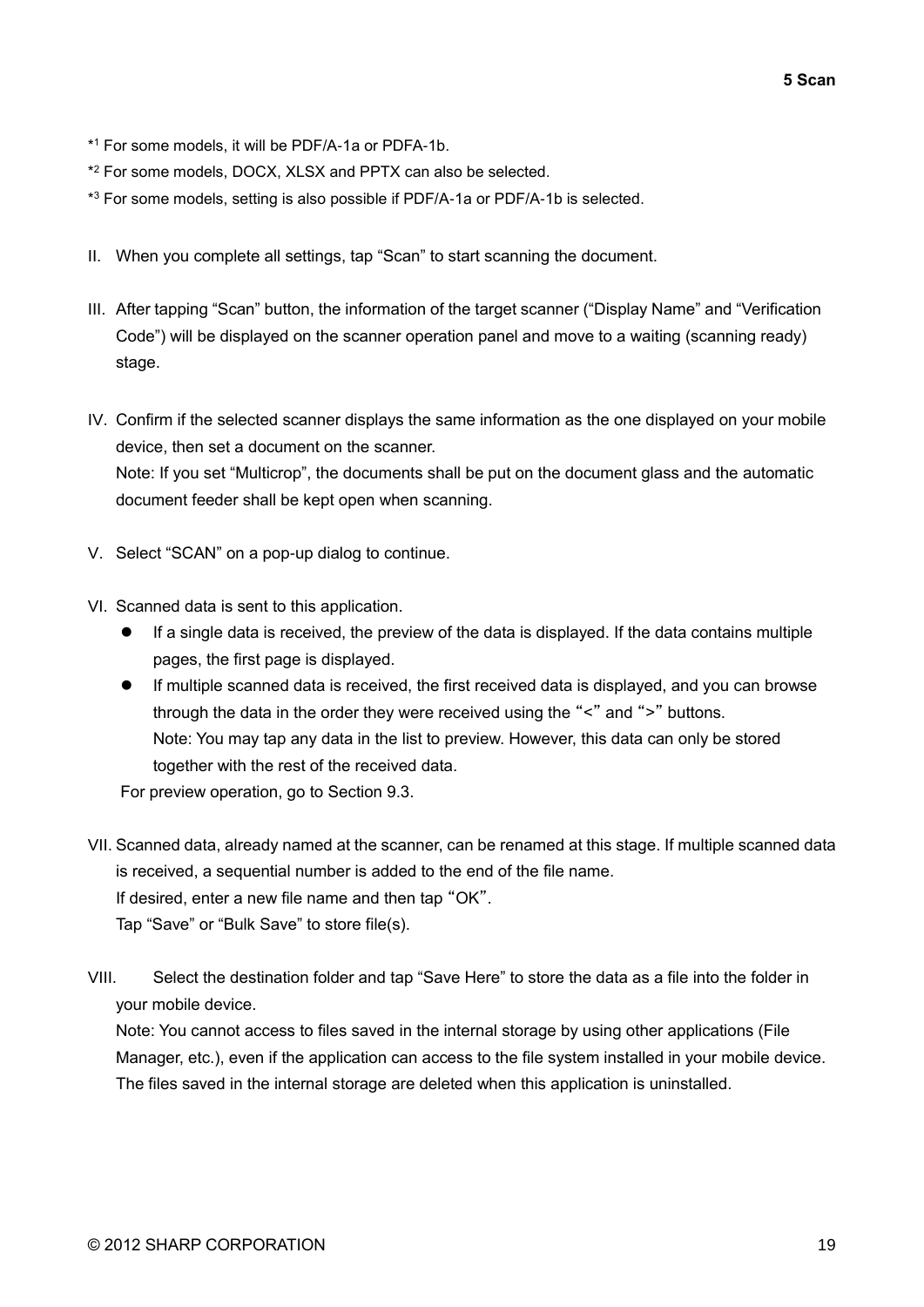## <span id="page-19-0"></span>**5.2 Scan from the Scanner Operation Panel**

If "Scan from Your Mobile Device" is not available on the scanner, use following steps to scan from scanner operation panel.

Resolution, file format and other scan settings must be configured on the MFP operation panel when scanning.

Note: Please be sure address book is not displayed on the scanner operation panel. If address book is displayed, this operation will not work.

- I. Tap "Scan".
- II. Tap "OK" when the dialog "Steps to complete scan from MFP:" is displayed. Set a document on the scanner and follow the steps on the operation panel of the scanner to complete scan. For details, see the operation guide of the scanner. Note: If "Display Name" and "Initial" is displayed in the dialog, make sure the same values are displayed in the operation panel of the scanner.
- III. Begin at step [VI](#page-18-0) in section [5.1](#page-15-0) to complete the process.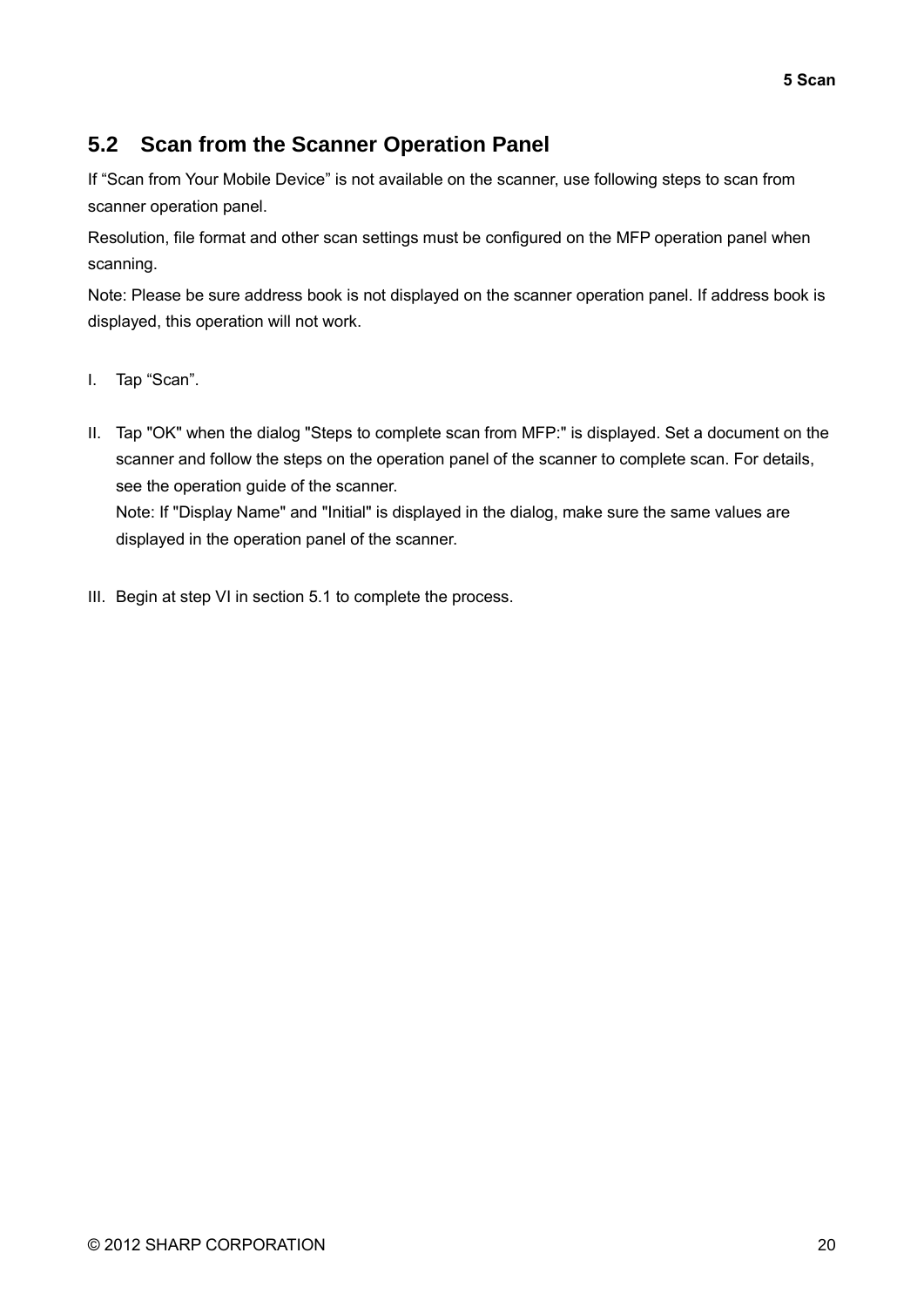## <span id="page-20-0"></span>**6 Print**

The documents stored in this application, photo images stored in your mobile device, web pages and e-mails can be printed.

#### **Select Stored Documents in this Application**

The documents stored in this application can be selected with the following operation.

Supported file formats are JPEG, TIFF, PNG, PDF (including compact PDF and encrypted PDF) and OOXML Files (DOCX, XLSX, PPTX).

Note: Refer to the website for details on which printers are able to print DOCX, XLSX and PPTX files.

Files and folders stored in this application are listed. See section [9.1](#page-28-1) to modify files/folders list or section [9.2](#page-28-2) to search files/folders. Select a file to display a preview with print settings.

⚫ To print multiple files together, tap "Multi Selection". Checkboxes will appear in the left of the list. Select the files to be printed, and then tap "Select". Note: Multiple files will be printed in the order they are displayed in the preview. If an error occurs while multiple files are printing (job transmission), only the files sent before the error will be printed.

#### **Select Photo Images**

The photos stored in "Gallery" (the name may vary depending on your mobile device) can be selected. Note: JPEG, TIFF and PNG can be printed.

Photo images stored on your mobile device are listed. Tap a thumbnail to preview the image. Note: Preview is not displayed if free memory on your mobile device is not sufficient.

#### **Print Web Pages**

Web pages browsed within this application can be printed.

Note: Your mobile device requires an internet connection to browse web pages.

The web browser will be opened in the application. Enter URL of the web page to view, and then tap "Print".

#### **Print E-mails**

E-mails received in this application can be printed.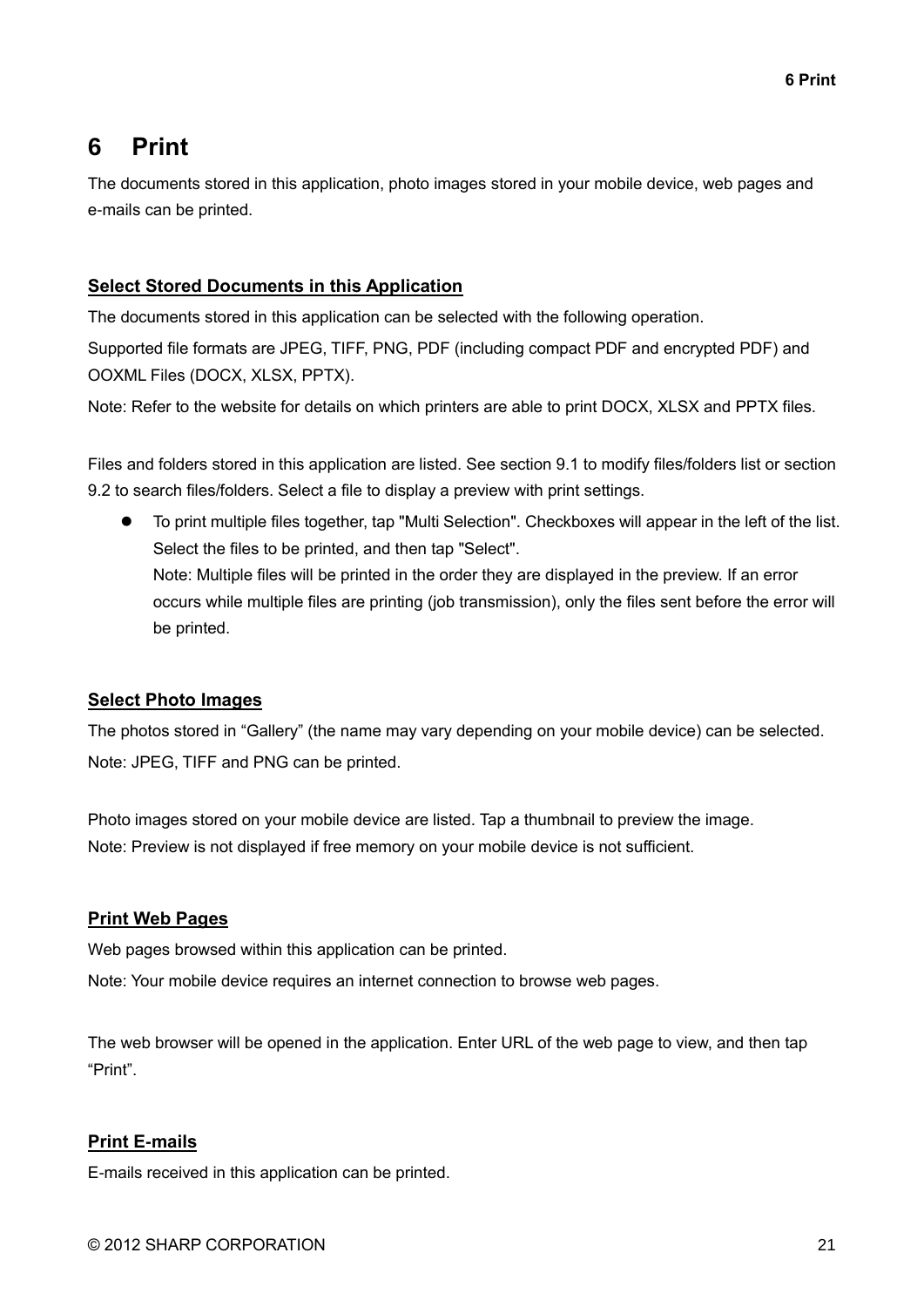Note: Your mobile device requires an internet connection to receive e-mails.

Note: You cannot send e-mails from this application.

E-mails received from the specified e-mail server are listed. Select an e-mail to open and view.

⚫ Acquisition number setting and mail filtering for the message display can be set in the menu display.

The content of the selected e-mail is displayed.

Images attached to the selected e-mail are not displayed by default. Tap "Download Images" to display the attached images.

Tap "Select".

#### <span id="page-21-0"></span>**Printing file attachments**

In the mail display screen, tap "Attached File Print". Tap the file to be printed in the list of file attachments which is displayed.

⚫ Multiple files can be printed together

Tap "Multi Selection" to display the check boxes, and then select the files to be printed and tap "Print".

Note: Multiple files will print in the order they are selected. If an error occurs while multiple files are printing (job transmission), only the files sent before the error occurred will be printed.

If "Always select printer/scanner by scanning NFC/QR code" is selected in the printer/scanner list, when you have selected a file (photo, web page, e-mail, or e-mail attachment) to print, "Hold the device to the NFC touch zone of the printer/scanner" screen appears and you can hold the mobile device to the NFC touch zone or read the QR code and specify the printer to be used for printing.

Print setting menu with a print preview is displayed. You can enlarge the preview image to fit the screen size by tapping it.

For a preview operation, go to section [9.3.](#page-29-0)

- You can print multiple files. If you wish to add another file to print, tap  $+$  . Note: Multiple files will print in the order they are selected. If an error occurs while multiple files are printing (job transmission), only the files sent before the error occurred will be printed. Note: Additional web pages/e-mails are printed after web pages/e-mails which were already selected. For example, if an already-selected web page/e-mail has an odd number of pages and double-sided printing is selected, the additional web page/e-mail will be printed starting from the reverse side of the final page of the already-selected web page/e-mail.
- To delete added files, tap  $\overline{-}$  Select the files you wish to delete from the list and then tap "Delete".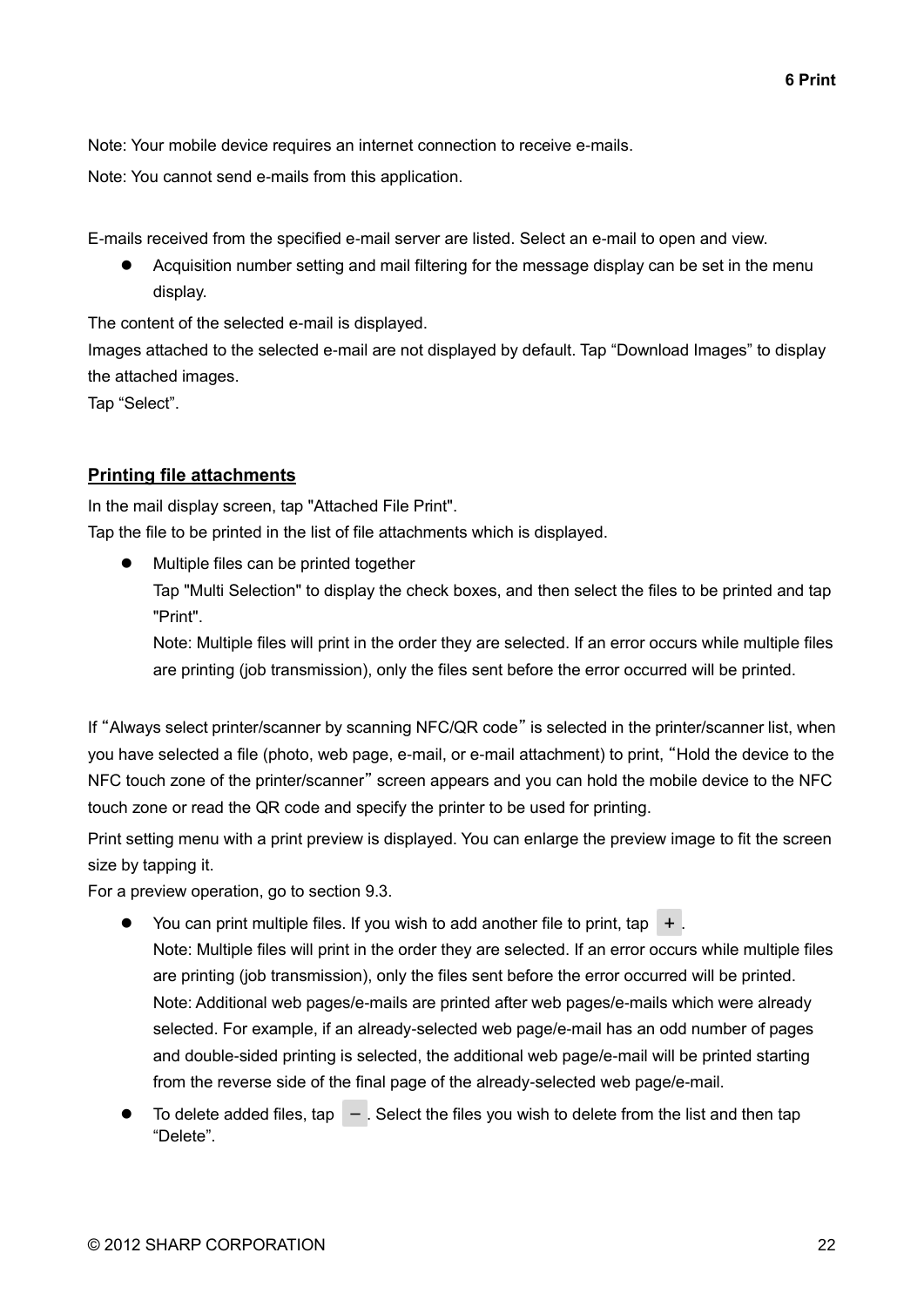The following print settings are available:

| Items                                                                                                                                                                                       | Description                                                                                                                                                                                                                                                                                                                                                                                                                                                                                         |  |
|---------------------------------------------------------------------------------------------------------------------------------------------------------------------------------------------|-----------------------------------------------------------------------------------------------------------------------------------------------------------------------------------------------------------------------------------------------------------------------------------------------------------------------------------------------------------------------------------------------------------------------------------------------------------------------------------------------------|--|
| Printer                                                                                                                                                                                     | If an item other than "Always select printer/scanner by scanning NFC/QR code" is<br>selected, the printer for which the icon<br>is displayed in the Printer/Scanner list (see<br>section 4.1.1) is selected as the default value. However you can select the printer to be<br>used for the printing by tapping this button. You can also specify the printer by selecting<br>"Hold the mobile device to the NFC touch zone" here to establish the NFC communication<br>or complete QR code reading. |  |
| Wi-Fi                                                                                                                                                                                       | Tap to change your mobile device's wireless network (Wi-Fi) settings.                                                                                                                                                                                                                                                                                                                                                                                                                               |  |
| Quantity                                                                                                                                                                                    | Tap to configure print quantity if necessary. Quantity can be configured from 1 set to 99<br>sets.<br>Note: Some of the printer models do not support multiple quantities. Refer to your local<br>sales representative website for details.                                                                                                                                                                                                                                                         |  |
| <b>Duplex</b><br>Tap to configure 1-sided print or 2-sided print if necessary. Regarding 2-sided print, it can<br>be configured along with binding direction of Tablet or Book.<br>Settings |                                                                                                                                                                                                                                                                                                                                                                                                                                                                                                     |  |
| Color Mode                                                                                                                                                                                  | Tap to configure color mode. Either Auto, Color or Grayscale can be selected.                                                                                                                                                                                                                                                                                                                                                                                                                       |  |
| Paper Size                                                                                                                                                                                  | Tap to configure paper size to be printed. The following sizes can be configured:<br>A3 Wide, A3, A4, A5, B4, B5, Ledger, Letter, Legal, Executive, Invoice, Foolscap, 8K, 16K,<br>DL, C5, COM10, Monarch, Japanese Postcard, 240 x 332, Choukei 3, Japanese You #2,<br>Japanese You #4                                                                                                                                                                                                             |  |
|                                                                                                                                                                                             | Note: If "Japanese Postcard " is selected, the printer will select "Japanese Postcard " as<br>the paper size when printing.<br>If "DL", "C5", "COM10", "Monarch", "240 x 332, " Choukei 3", " Japanese You #2" or "<br>Japanese You #4" is selected, the printer will select "Envelope". Set the required paper into<br>the printer. If any other paper is set, it may not print properly, or printer blockages may<br>occur.                                                                       |  |
| Paper Type                                                                                                                                                                                  | This sets the type of paper to be used for printing. The following options can be selected.<br>Auto Select/Plain/Letter Head/Pre-Printed/Pre-Punched/Recycled/Color/Labels/Heavy<br>Paper/Transparency<br>Note: If the paper size is set to "Japanese Post Card", the setting will switch automatically                                                                                                                                                                                             |  |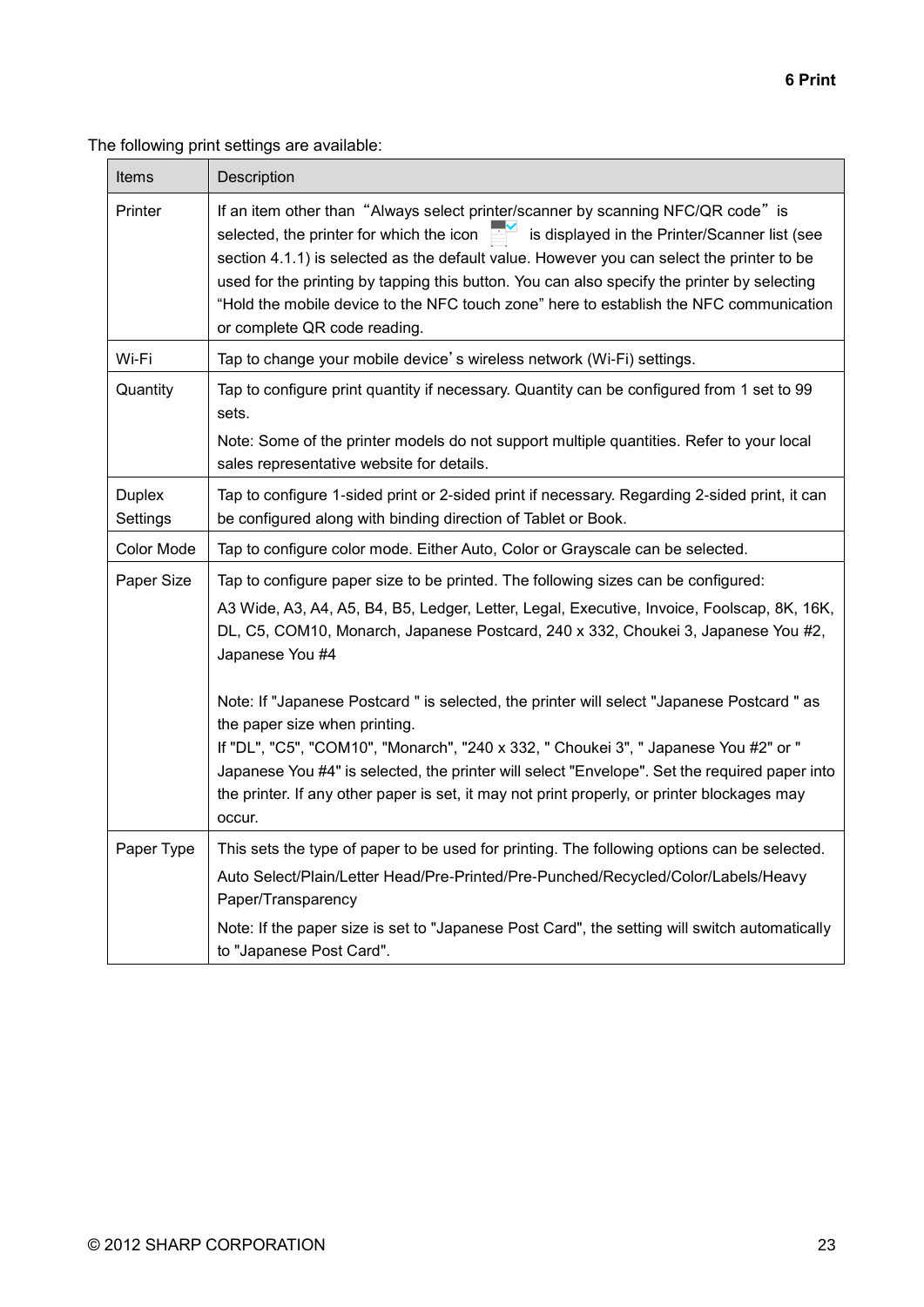| Items             | Description                                                                                                                                                                                                                                       |
|-------------------|---------------------------------------------------------------------------------------------------------------------------------------------------------------------------------------------------------------------------------------------------|
| Finishing         | This lets you use the Staple and the Punch finisher functions.                                                                                                                                                                                    |
|                   | When stapling, Binding Edge can be set to Left/Right/Top, and Staple can be set to None/1<br>Staple/2 Staples/Stapleless.                                                                                                                         |
|                   | Note: If the Staple finisher function is not installed in the selected printer, this setting will<br>not be displayed. If the stapleless Staple finisher function is not installed in the selected<br>printer, "Stapleless" will not be selected. |
|                   | When punching, Punch can be set to None/2 Holes/3 Holes/4 Holes/4 Holes (wide),<br>depending on the installed finisher.                                                                                                                           |
|                   | Note: If the Punch finisher function is not installed in the selected printer, this setting will<br>not be displayed.                                                                                                                             |
| $N-Up$            | Tap to reduce image size and fit multiple pages on a single page.                                                                                                                                                                                 |
|                   | Note: You can specify N-Up only for the PDF files scanned by Sharp scanners (including<br>Scan Accessory Kit).                                                                                                                                    |
|                   | 1-Up (1 page per a single sheet), 2-Up (2 pages per a single sheet) or 4-Up (4 pages per a<br>single sheet) can be selected.                                                                                                                      |
|                   | Order: For 2-Up printing select "Left to Right" or "Right to Left". For 4-Up printing select<br>"Right, and Down", "Down, and Right", "Left, and Down" or "Down, and Left".                                                                       |
| <b>Print Area</b> | Configure print range to print.                                                                                                                                                                                                                   |
|                   | Note: You can specify Print Area only for TIFF files or the PDF files scanned by Sharp<br>scanners (including Scan Accessory Kit).                                                                                                                |
|                   | All Pages: Print all pages.                                                                                                                                                                                                                       |
|                   | Print Pages: Specify the number of the first and last pages that you want to print.                                                                                                                                                               |
|                   | Direct Input: Enter page numbers and/or page ranges. For page ranges, use a hyphen.<br>You can separate each page or range with a comma.                                                                                                          |
| Print What        | This can be set when XLSX is selected from OOXML files (DOCX, XLSX, PPTX) for<br>printing.                                                                                                                                                        |
|                   | You can select either "Selected Sheet" or "Entire Workbook" for printing.                                                                                                                                                                         |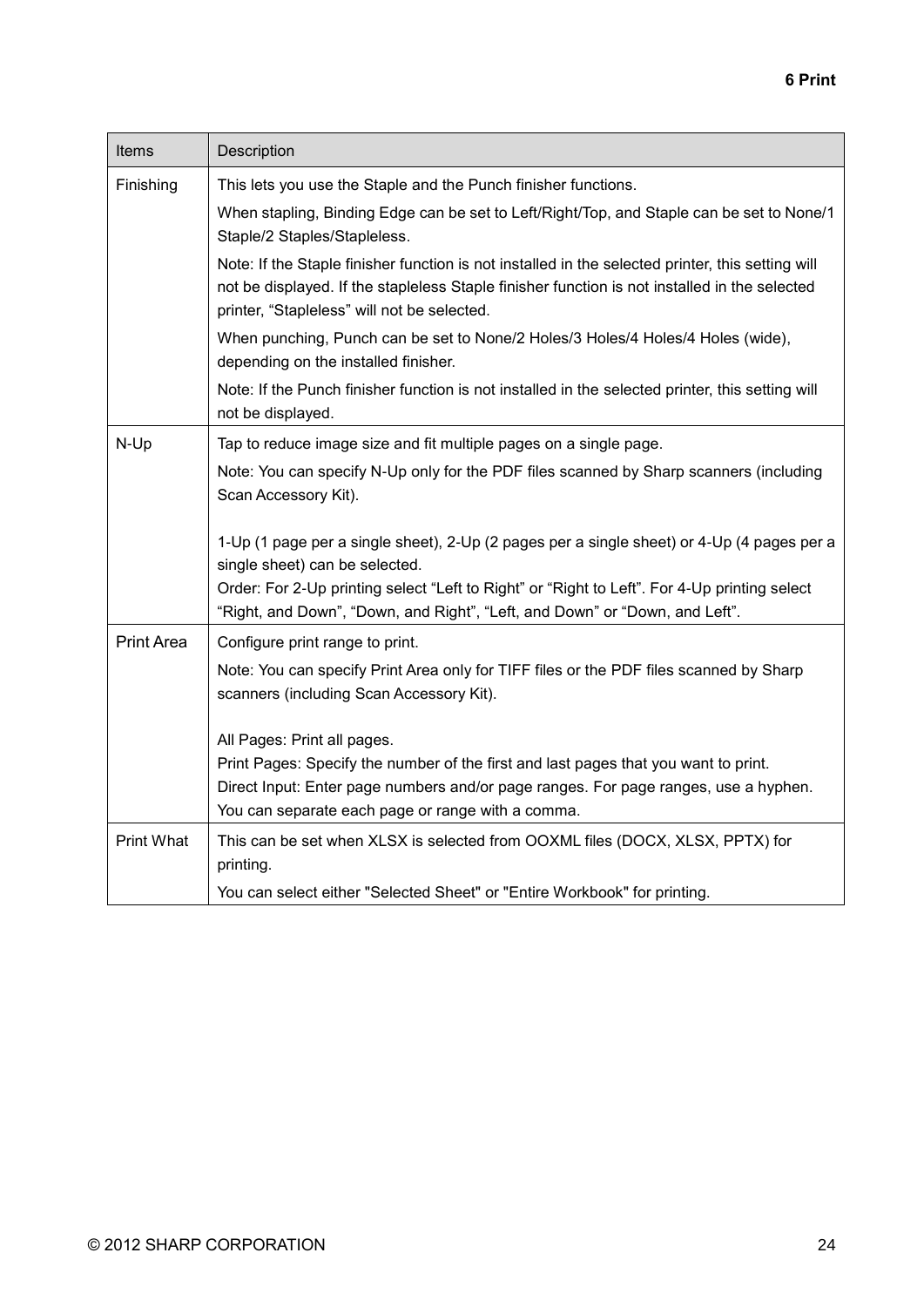| Items            | Description                                                                                                                                                                                                                                                                                                                                                                                                                                                                                                 |
|------------------|-------------------------------------------------------------------------------------------------------------------------------------------------------------------------------------------------------------------------------------------------------------------------------------------------------------------------------------------------------------------------------------------------------------------------------------------------------------------------------------------------------------|
| Retention        | Tap "Retention" to hold a print job as a file on the printer, allowing the job to be printed from<br>the printer operation panel when needed. Select the "Hold Only" check box to enable this<br>feature. Refer to the operation manual for the printer for printing the held file.                                                                                                                                                                                                                         |
|                  | If "Specify PIN Code" is checked, the PIN Code (from 5 to 8 digit number) allows a<br>confidential job to be stored on the printing device and the file cannot be printed unless the<br>correct PIN Code is entered at the printing device's operation panel.                                                                                                                                                                                                                                               |
|                  | The default value is specified using the "Retention" setting in the Application Settings (see<br>Section 4.3). Here the "Retention" setting can be specified separately for each print job.                                                                                                                                                                                                                                                                                                                 |
|                  | Note: You cannot specify retention for Encrypted PDF. It can be securely printed by<br>completing the operations explained in section 6.1.<br>Note: When this item has been set, the print release setting is disabled.                                                                                                                                                                                                                                                                                     |
| Print<br>Release | This setting is only enabled when a printer which supports print release is selected.<br>Note: Refer to the website for details on which printers support print release.<br>This specifies if the print release function is to be used rather than printing directly to the<br>specified printer. When this item has been set, the retention setting is disabled.<br>Refer to the operation manual for the machine for details on the machine's output<br>operations when using the print release function. |

Tap "Print".

The dialog "Do you want to Print?" is displayed. Tap "OK" to print the image.

Note: If selected printer does not have appropriate options to print the file, an error message is displayed. Please select another printer.

## <span id="page-24-0"></span>**6.1 Print an Encrypted PDF File**

To print encrypted PDF files, complete the following steps:

Note: The following operation is an example using the MX-2650N/MX-3150N/MX-3650N. Printing steps may vary per printer model.

- I. The dialog "The encrypted PDF data is in the spool queue." is displayed. Tap "OK".
- II. Tap "Job Status".
- III. Select "Print" tab, and then tap "Spool".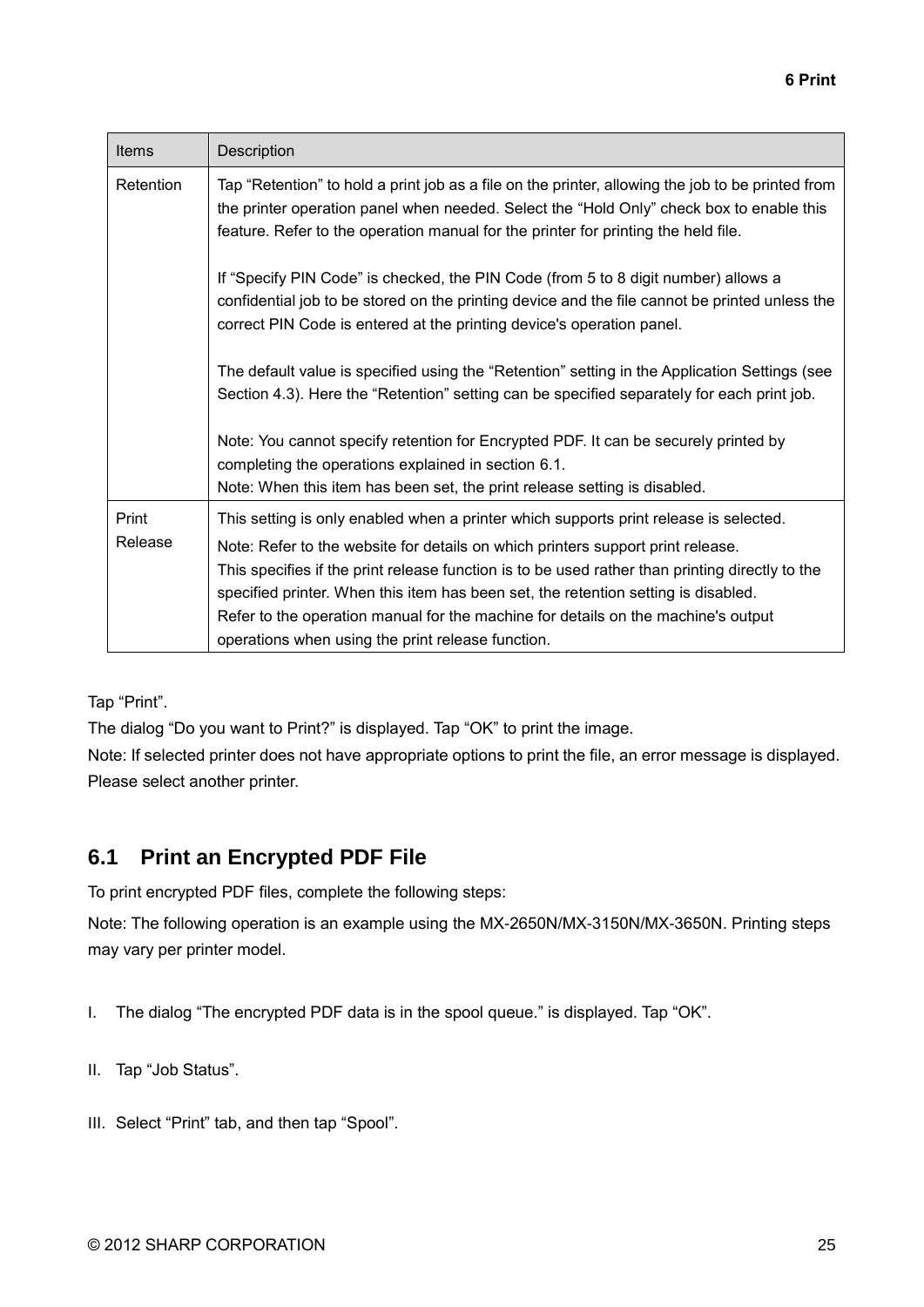- IV. The print jobs sent from this application are listed. Select the job, and then tap "Enter Password for Encrypted PDF" in Action Panel.
- V. The dialog "Please enter Password." is displayed. Tap "OK" to start printing.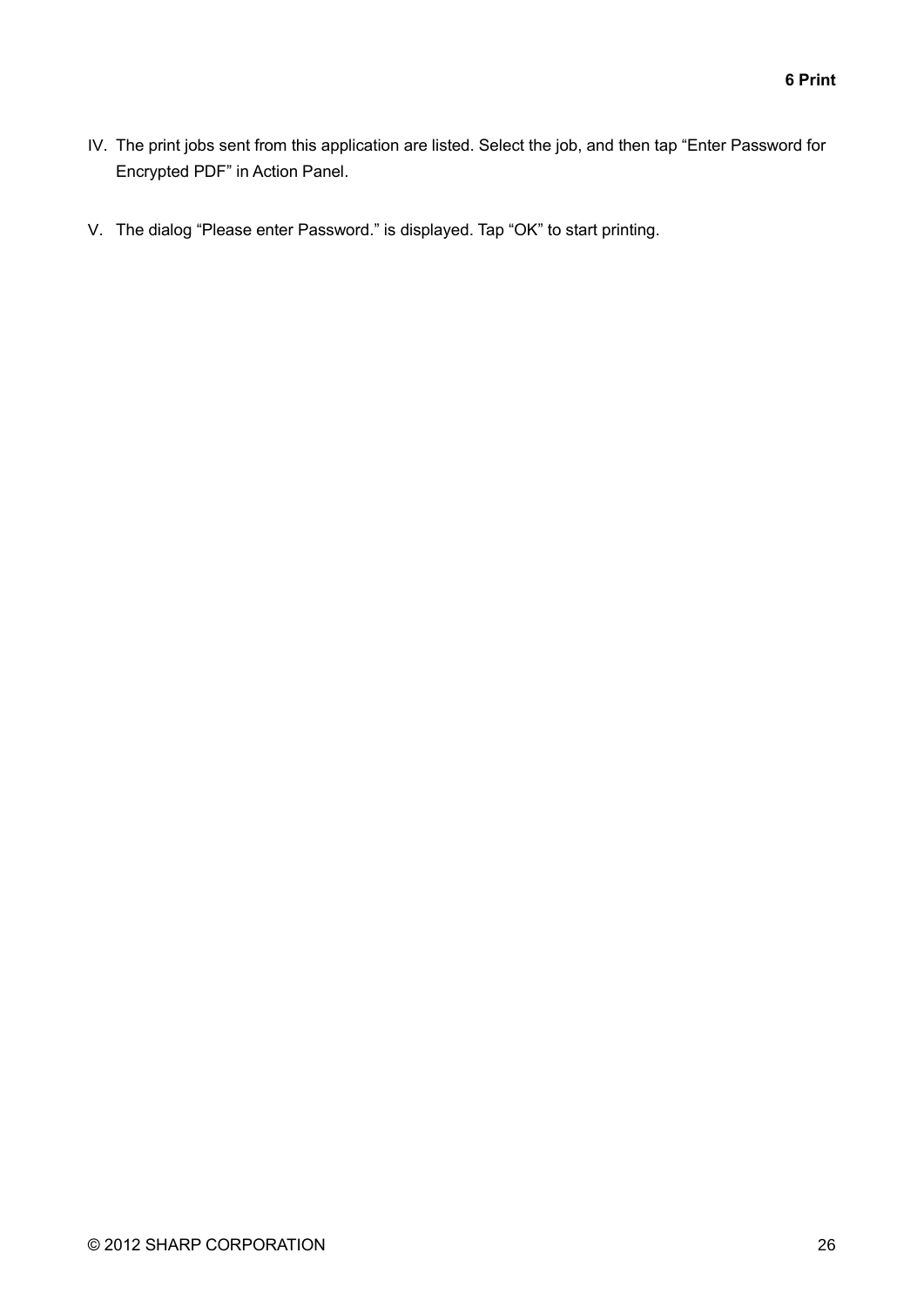# <span id="page-26-0"></span>**7 Attach to E-mail**

The document stored in this application can be attached to E-mail. Note: E-mail application has to be configured beforehand.

- I. Tap "Attach to E-mail" on the main screen.
- II. Files and folders stored in this application are listed. Tap any file to attach to e-mail. Go to section [9.1](#page-28-1) to modify files/folders list or [9.2](#page-28-2) to search files/folders. Preview of the selected file is displayed. For preview operation, go to section [9.3.](#page-29-0) To select multiple files, tap "Multi Selection" under the list, and then select the checkbox displayed in the left of the list (preview will not be displayed).

III. If you attach a single file, tap "Attach to E-mail" in the menu. E-mail application is invoked and the e-mail that the file is attached is displayed. (If two or more e-mail applications are installed, the menu that lists installed e-mail applications is displayed. Select any application that you wish to invoke, and then the e-mail is displayed with the file attached.)

If you attach multiple files, tap "Send to Application" in the menu. You can select an e-mail application from the listed application that the files can be sent.

Send the e-mail after composing the mail.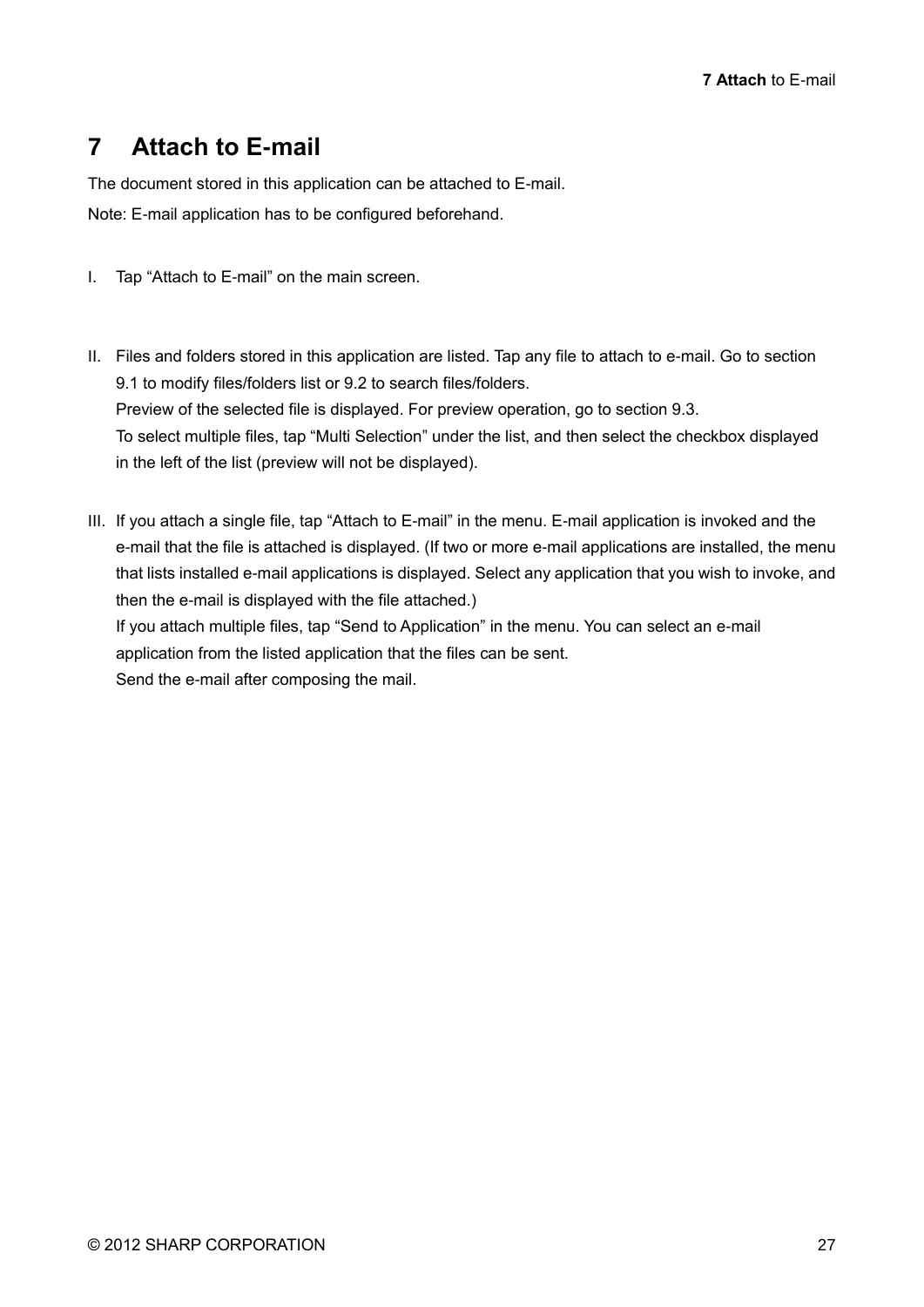# <span id="page-27-0"></span>**8 Send to Application**

The documents stored in this application can be sent to other application.

- I. Files and folders stored in this application are listed. Tap any file to preview. Go to section [9.1](#page-28-1) to modify files/folders list or [9.2](#page-28-2) to search files/folders. Preview of the selected file is displayed. For preview operation, go to section [9.3.](#page-29-0) To select multiple files, tap "Multi Selection" under the list, and then select the checkbox displayed in the left of the list (preview will not be displayed).
- II. Tap "Send to Application" in the menu.
- III. Available applications are listed. To send the file to another application, select the application from the list.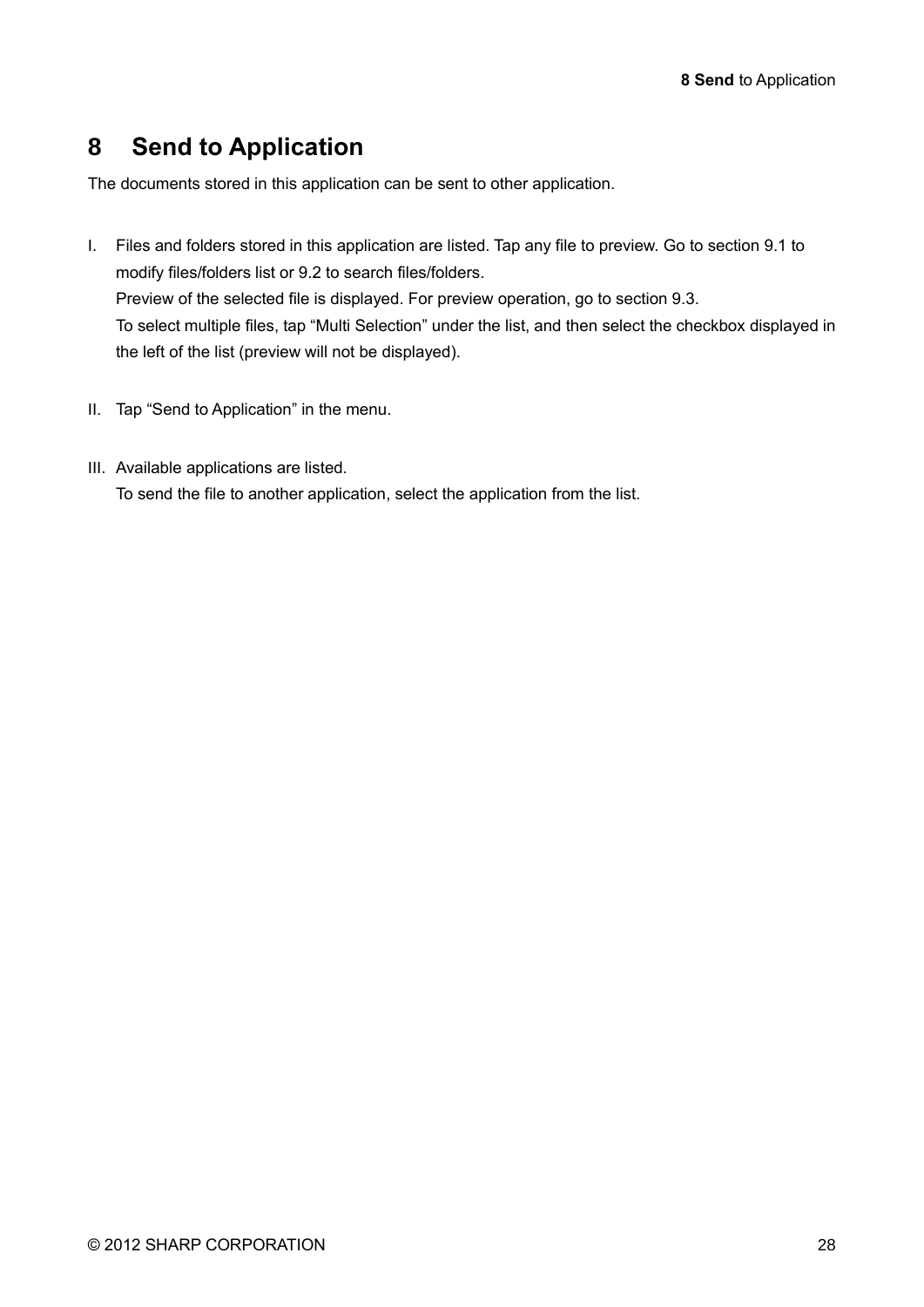## <span id="page-28-0"></span>**9 Manage Files**

Files or folders stored in the application can be managed. Available actions include the followings:

- Listing files and folders stored in the application
- Searching for files and folders
- Previewing a file
- ⚫ Changing name of a file/folder, or move or delete files/folders
- Creating a folder.

### <span id="page-28-1"></span>**9.1 Modify File/Folder List**

You can switch storage option for files and folders, search files and folders, sort file and folder list or switch views.

Note: For searching files and folders, go to section [9.2.](#page-28-2)

Press Menu key (three dots icon) on the right of the title bar to display the menu.

- ⚫ Tap "Switch to internal storage" (or "Switch to Storage") to switch a storage option for listing files and folders. The storage option includes internal storage or Storage (including SD card).
- Tap "Sort" to sort the file/folder list. "Time Stamp", "File Name", "File Size" or "File Format" can be selected as a sorting condition, and "Up" or "Down" can be selected for a sorting order.
- Tap "Change Display" to switch view of the file/folder list. List view (the following left figure) switches to icon view (the following right figure) when tapping it. Icon view switches to list view when tapping it.

### <span id="page-28-2"></span>**9.2 Search Files/Folders**

Select "Search" from the menu displayed upon pressing the Menu key on the right of the title bar. A file search dialog will be displayed.

Enter the entire file/folder name, or a portion of the file/folder name that you would like to find. A list of files containing the searched-for characters will be displayed.

Further search from the search result can be conducted with pressing the Menu key to display the menu and tap "Advanced Search".

The following conditions can be specified for advanced search result.

| Item               | <b>Description</b>            |
|--------------------|-------------------------------|
| Include subfolders | Include subfolders in search. |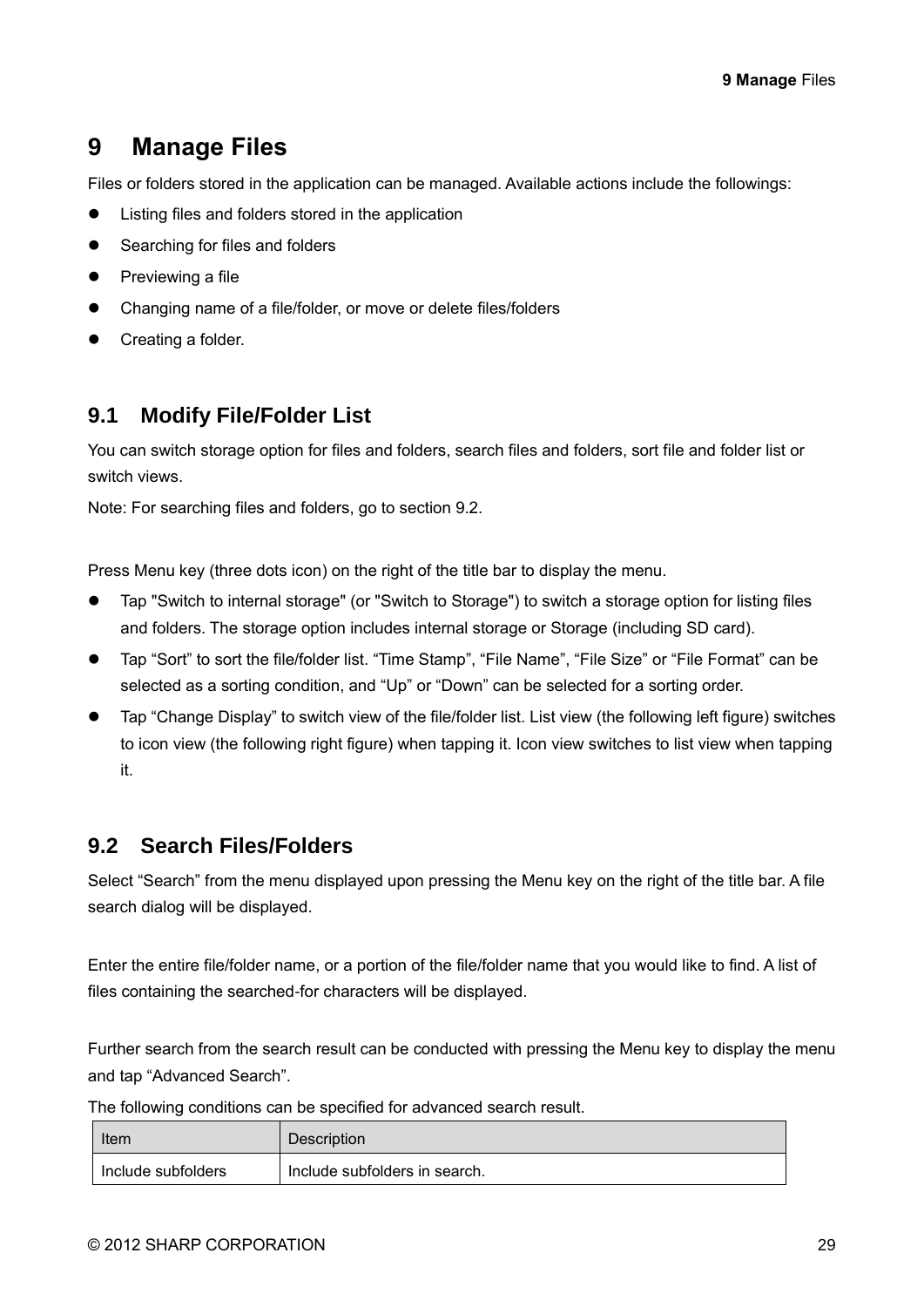| Folder                | Include folders in search.                   |
|-----------------------|----------------------------------------------|
| <b>PDF</b>            | Include PDF files in search.                 |
| <b>TIFF</b>           | Include TIFF files in search.                |
| Image File(JPEG, PNG) | Include JPEG and PNG files in search.        |
| OOXML File (DOCX,     | Include DOCX, XLSX and PPTX files in search. |
| XLSX, PPTX)           |                                              |

You can change the display order or switch views of the search results. See section [9.1.](#page-28-1)

### <span id="page-29-0"></span>**9.3 Preview a File**

You can preview a file in the files/folders list.

Note: Preview is not displayed if free memory in your mobile device is not sufficient.

Use two fingers to zoom in/out the preview image. (Pinch out/Pinch in)

Tap  $\left| \right\rangle$  to rotate the preview 90 degrees clockwise.

Note: Original size and/or orientation of the image are kept even if another operation is performed after the preview was rotated and/or zoomed.

Note: Some file formats (see chapter [2\)](#page-3-0) cannot be previewed or rotated.

For the file that contains multiple pages, scrolling up and down can preview each page.

Tap "Check with other application" (press Menu key on the right of the title bar, and then tap "Check with other application" in the menu) to select an appropriate application to preview the file.

#### <span id="page-29-1"></span>**9.4 Rename/Move/Delete Files/Folders**

Tap and hold the file/folder that you wish to rename/move/delete. The popup menu is displayed.

#### **Rename a file/folder**

Tap "Change File(Folder) Name". "Change File(Folder) Name" dialog is displayed. Enter a new name and tap "OK".

Note: You can rename only 1 file/folder at one operation. You cannot rename multiple files/folders at once.

Note: The extension name of the file cannot be changed.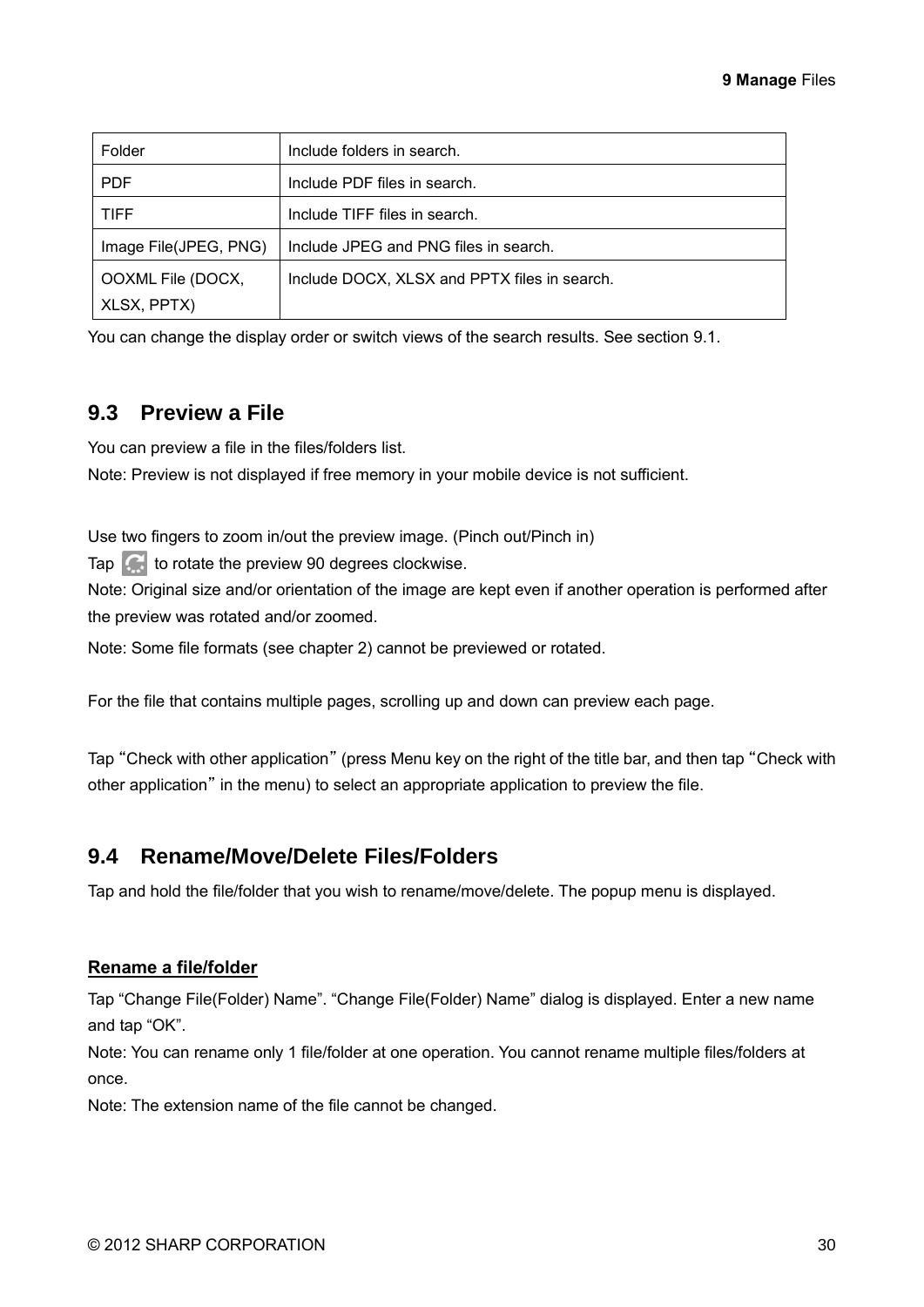#### **Move Files/Folders**

Tap "Move". "Move" screen is displayed. Select a target folder and tap "Move Here."

You can also move files/folders with the following steps:

⚫ Tap "Select" in the files/folders list. Check boxes are appeared in the left side of the list, then tap any files/folders you wish to move and tap "Move." "Move" screen is displayed. Select the destination folder and tap "Move Here".

Note: You cannot access to files moved in the internal storage by using other applications (File Manager, etc.), even if the application can access to the file system installed in your mobile device. The files saved in the internal storage are deleted when this application is uninstalled.

#### **Delete Files/Folders**

Tap "Delete". "Delete (file/folder name)" dialog is displayed. Tap "OK" to delete the file/folder.

You have an option to preview a file before deleting it:

⚫ Tap "Delete this File" in the preview screen (see section [9.3\)](#page-29-0).

If you wish to delete multiple files/folders, tap "Select" in files/folders list. Check boxes are appeared in the left side of the list, tap any files/folders and tap "Delete".

### <span id="page-30-0"></span>**9.5 Create a Folder**

- I. Go to the folder under which you wish to create a new folder.
- II. Tap "Create Folder".

III. "Create Folder" dialog is displayed. Enter a new folder name, then tap "CREATE" to create the folder.

Note: You cannot access to files created or saved in the internal storage by using other applications (File Manager, etc.), even if the application can access to the file system installed in your mobile device. The files saved in the internal storage are deleted when this application is uninstalled.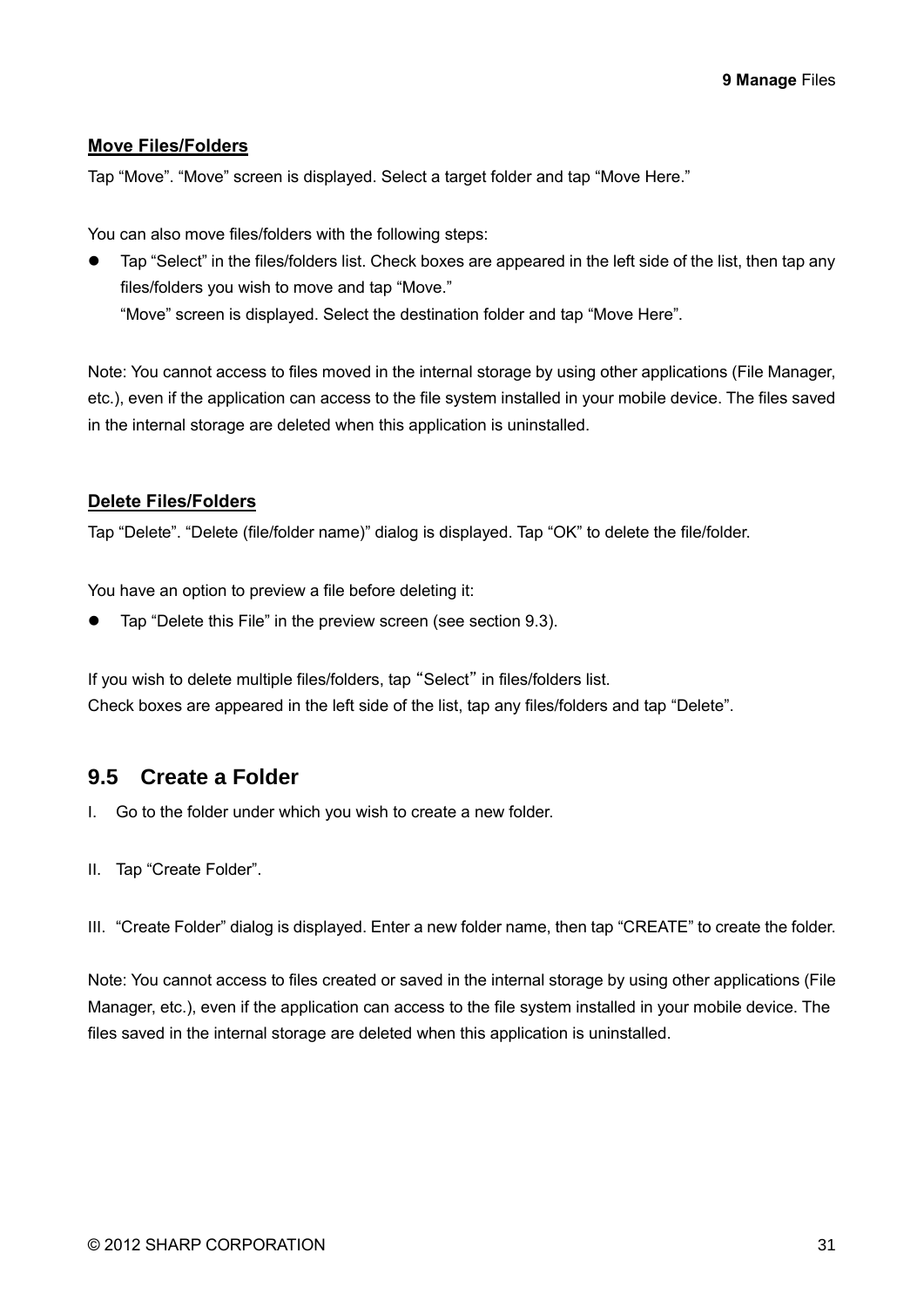# <span id="page-31-0"></span>**10 Print from External Application**

Data sent from other applications in your mobile device can be printed from this application.

- I. Open the file that you wish to print (JPEG, TIFF, PNG, PDF, DOCX, XLSX or PPTX) in other application.
- II. ("Gallery" is used as an example.) Tap the screen to display the menu, and then tap "Share" to display the application list. Tap "Sharpdesk Mobile" in the list to send the file.
- III. See the stage where print setting menu with a print preview of the file is displayed in section [6](#page-20-0) for the subsequent steps (Page [22\)](#page-21-0).